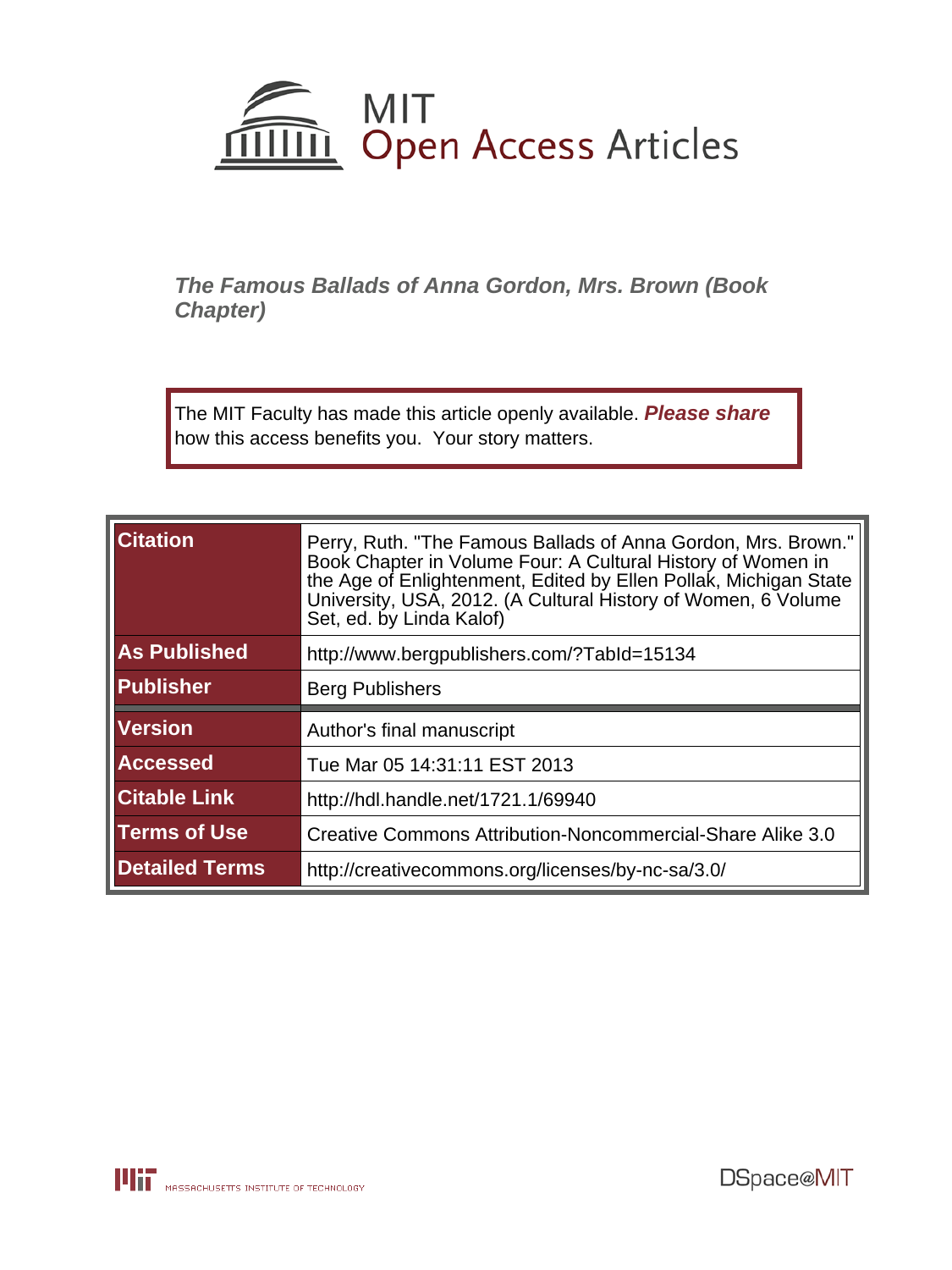When one thinks of the Scottish enlightenment, one imagines men striding up the craggy peak adjoining Holyrood Park in Edinburgh, arguing and gesticulating, or reading one another's works by candle light, or sitting over whiskey or beer in largely male company. But there were, of course, women who participated in the intellectual ferment of that period. Among other things, women were an important part of the traditional song culture that interested Scottish intellectuals as the antiquarian remains of a precious national culture. Indeed, as Burns and Scott knew, women were often crucial in transmitting and preserving this stream of Scotland"s literary history. Thus while learned written and printed investigations were pouring forth from the four universities of Scotland, with reverberations all over the western world, Scottish scholars and philosophers were eagerly collecting and sharing whatever records they could find of a traditional culture that was essentially oral and popular and carried forward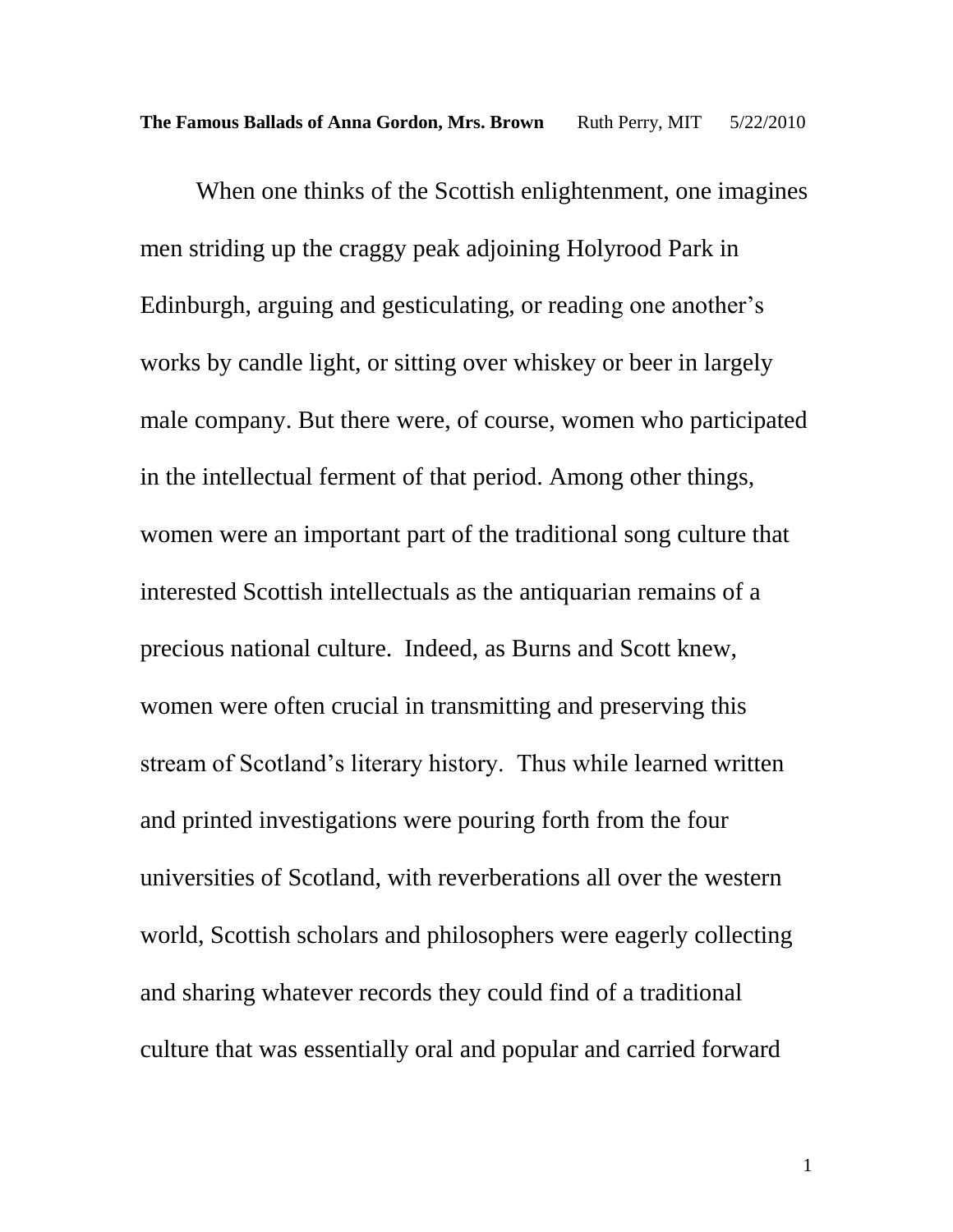largely by working people and occasionally by their own mothers and aunts. This is the story of the most famous of these women, Anna Gordon, whose repertoire of ballads was the first ever to be tapped and written down by antiquarians and literary scholars, at a time when scholars feared that the oral tradition was in danger of disappearing forever.

\* \* \* \*

Songs in eighteenth-century Scotland were the treasures of the poor and the casual possessions of the rich. Traditional music in Scotland had a long history of playing and singing going back at least to early medieval times, despite invasion and civil war, and was fully integrated into the culture as a whole. An unusually musical society, Scotland also had, for a number of reasons, a very permeable interface between classical and popular traditions, between "high" and "low" culture, which added to the widespread popularity of traditional music.<sup>1</sup> People of all ranks played and sang and whistled it. There was (and is) an enormous repertoire of traditional music both in the form of songs and tunes, the bulk of the latter usually composed for fiddle and for the pipes. The illiterate carried this fund of pleasure in their memories, to make their work go faster and to enliven the long dark nights. With the advent of print, the cultivated classes collected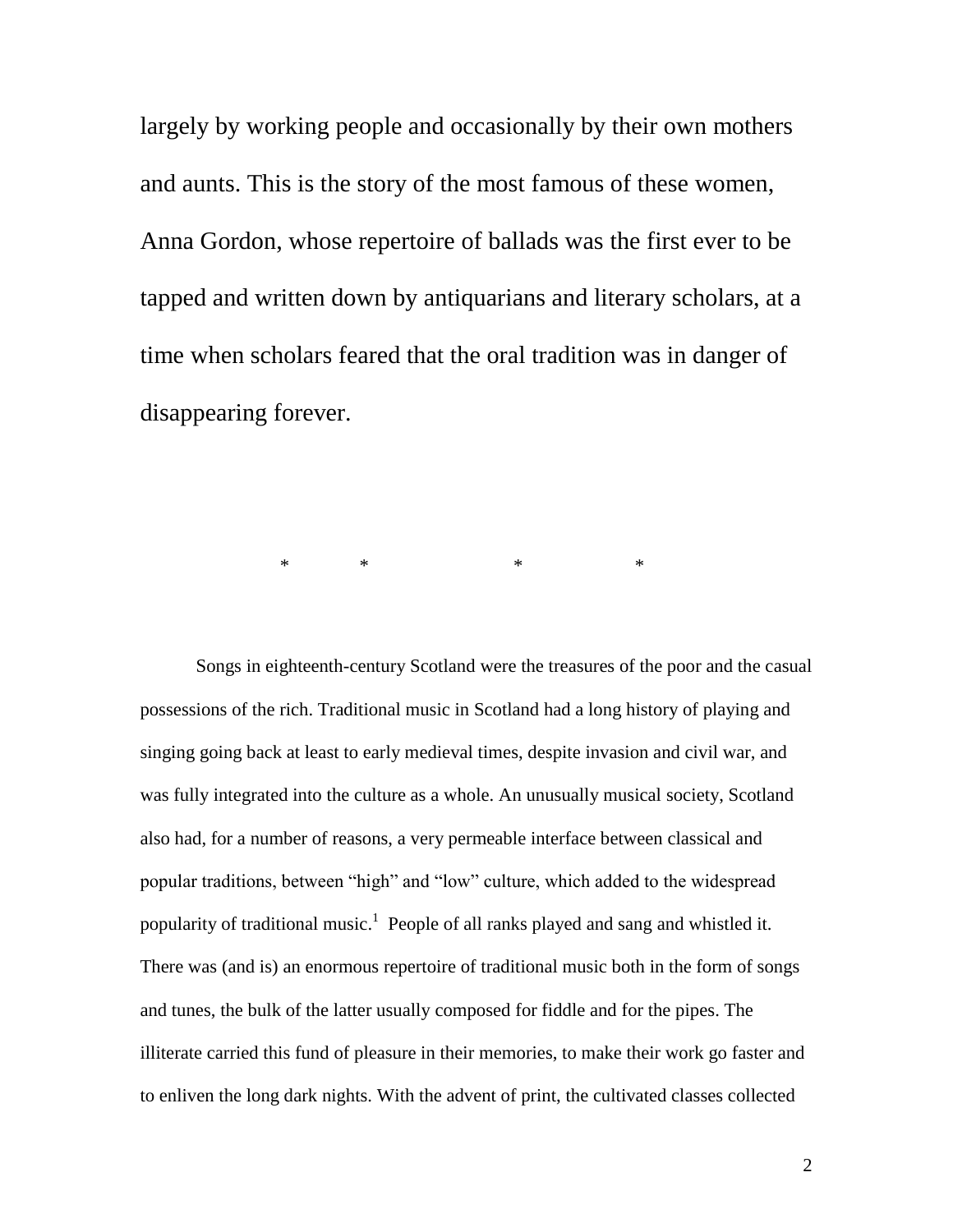broadsides and song books, created musical manuscripts, and foraged for lost examples of songs and instrumental compositions to add to their national heritage.

In the eighteenth century, intellectuals and scholars turned to this unique repertoire as a particular object of study. Significant figures of the Scottish enlightenment--Dr. William Tytler, Dr. James Beattie, Dr. John Gregory, Dr. Benjamin Franklin, and Henry Home, Lord Kames—all wrote treatises on the unique melodic qualities of Scottish song; and literary men such as Dr. Robert Anderson, Robert Jamieson, Sir Walter Scott, and Joseph Ritson wrote about the simple but magnificent poetry of the old ballads.<sup>2</sup> These men were investigating what we would now call historical sociology, the history of societies and cultures, as well as the antecedents of their own national heritage.

Aberdeen, the city of "Bon Accord" as it came to be known, a city with "as many musicians as magistrates" according to a secular song book published in 1662, boasted one of the oldest "sang schools" in the country, established by James VI in an act of 1579, designed to keep alive "the art of music and singing" following the Reformation. The city elders were charged with supporting this school and paying a music master, and it survived late into the eighteenth century providing musical instruction for young people, girls as well as boys. As early as 1698, the town council of Old Aberdeen, the academic enclave to the north of the main part of the city, tried to ban private music teachers (both women and men) from teaching vocal or instrumental music in an attempt to protect the monopoly of the burgh's St. Nicholas sang school on teaching music.<sup>3</sup> The city also had an official, licensed dancing master in residence from the early eighteenth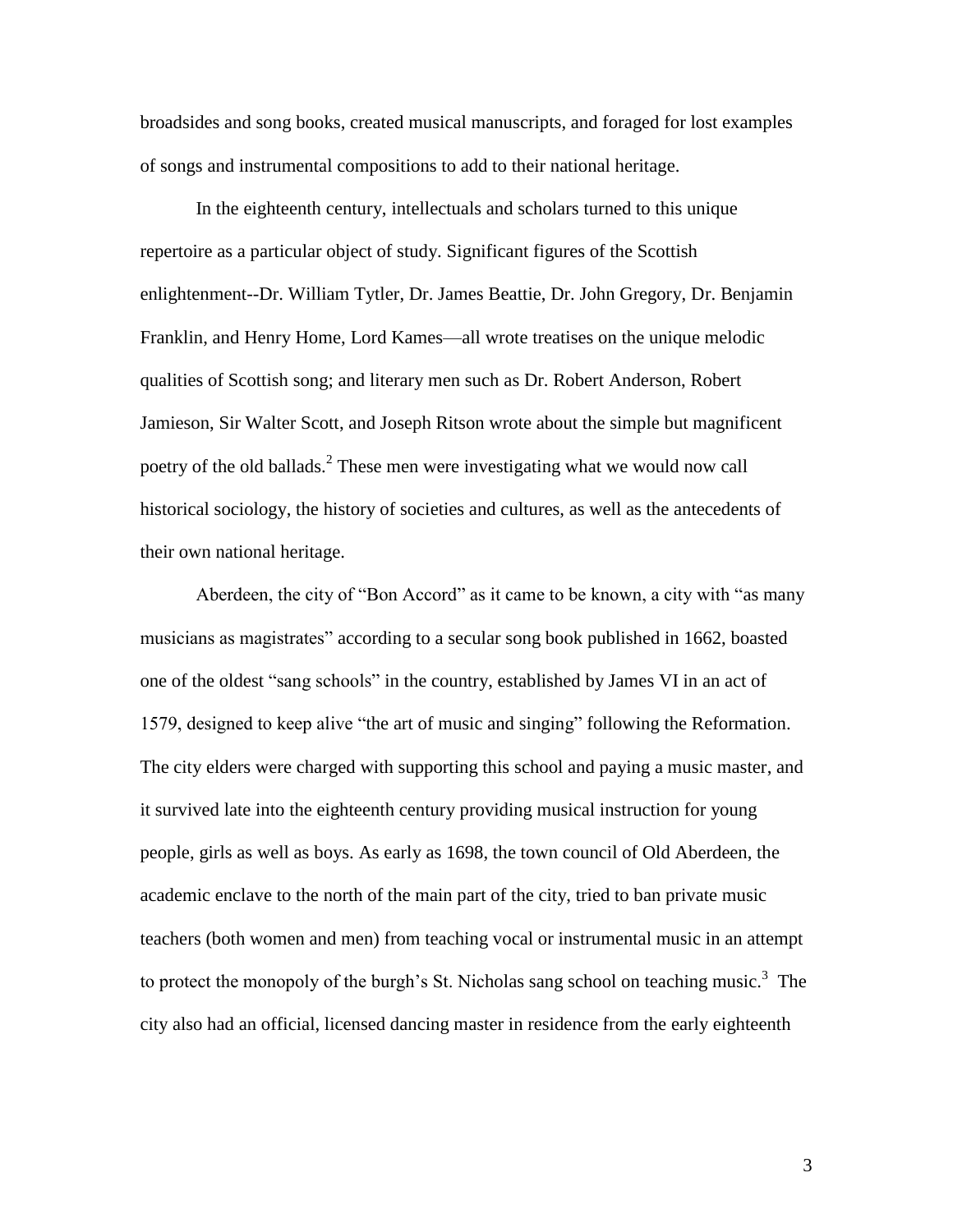century on. And on the streets of the city, itinerant ballad singers sang their wares and sold them for pennies.<sup>4</sup>

This was the city into which Anna Gordon was born in 1747. It was one of the largest in Scotland-- a university town with two old and reputable colleges and its own newspaper, *The Aberdeen Journal*. Anna Gordon"s father, Thomas Gordon, was a professor of Humanity—Greek and Latin--at King"s college. [IMAGE OF KING"S COLLEGE] Her mother was Lilias Forbes, daughter of the satirist and composer William Forbes. Between the Gordons and the Forbes, perhaps the commonest surnames in the area, Anna Gordon was related to half the gentry of the northeast.

We have no direct evidence of how Anna Gordon Brown was educated, but grammar schools for girls existed in eighteenth-century Aberdeen. 5 Literacy was highly valued in Presbyterian Scotland in the eighteenth century—one had to be able to read and interpret scripture without an intermediary; it was one of the most educated populations in Europe.<sup>6</sup> Besides, Aberdeen was a college town and one which gave women as well as men access to higher learning, however informally. For example, Patrick Copland"s public lectures in mechanics, hydrostatiscs, electricity, magnetism, and astronomy were attended by women as well as men. Private classes were also available for women in modern languages, classics, and music.<sup>7</sup> Anna Gordon's sister Elizabeth, who was two years older and with whom she was raised and educated, was said to have had a college education although neither college officially admitted women. It is likely that the Gordon girls both sat in on their father"s tutorial sessions, for professors often supplemented their incomes at that time by boarding and/or tutoring students in their homes.<sup>8</sup> [IMAGE OF ANNA BROWN"S HOME—HUMANITY MANSE] The few letters of Anna Gordon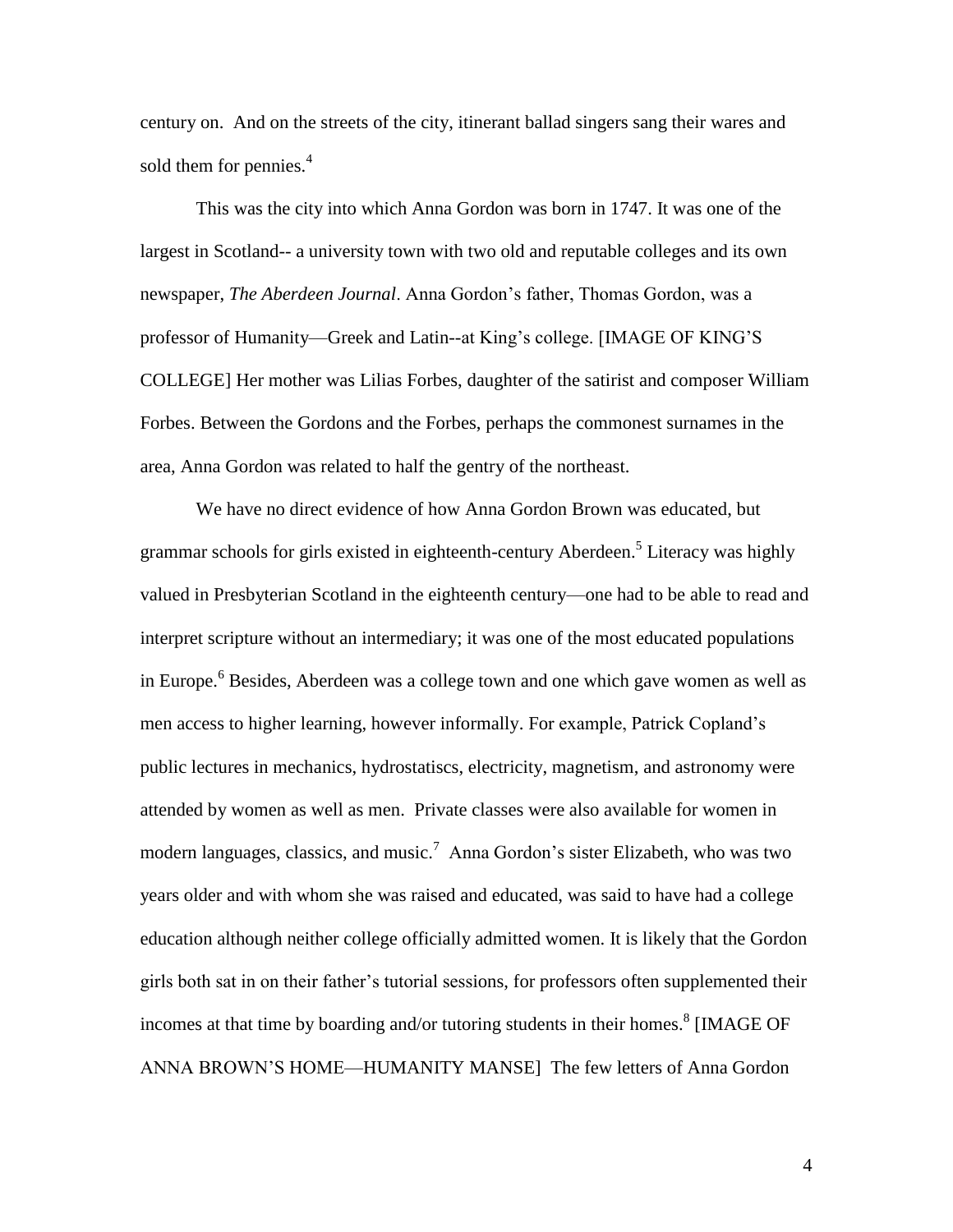Brown"s that have survived display an educated mind. In one, she shows her familiarity with the epic poet Ossian and refers to his understanding of "grief in joy;" in another, she thanks her correspondent for sending her a copy of *Oberon* by the German poet Christoph Martin Wieland, whether in German or English we do not know.

One wants to know about the extent of Anna Gordon"s learning because she was the carrier, the vessel, the transmitter of a large repertoire of magnificent Scottish ballads for which everyone in the English-speaking world is, or ought to be, grateful. She claims to have learned them as a child, from her mother and her maternal aunt and a servant in their natal household, without any recourse later to the ballad collections of Percy or Herd or any other printed versions.<sup>9</sup> Because her ballads are remarkable for their artistry, their power, and direct simplicity--with many wonderful aesthetic touches--there has been some question about whether to believe her claim that that her ballads were unimproved from outside sources and that she sang them as she learned them. The ballads she carried in her mind are more complete, more thoroughly beautiful, with consistently purer diction, more poignant details and occasional exquisite touches than have been found in other versions of the same ballads. The repertoire as a whole is of such a high caliber, with so little dross, that it shows a highly selective literary sensibility at work. Francis James Child, the great ballad collector of the nineteenth century wrote on the first page of his magisterial compilation: "No Scottish ballads are superior in kind to those recited in the last century by Mrs. Brown, of Falkland."<sup>10</sup>

The quality of these ballads of Anna Gordon"s—later Mrs. Brown-- was apparent to collectors in her own time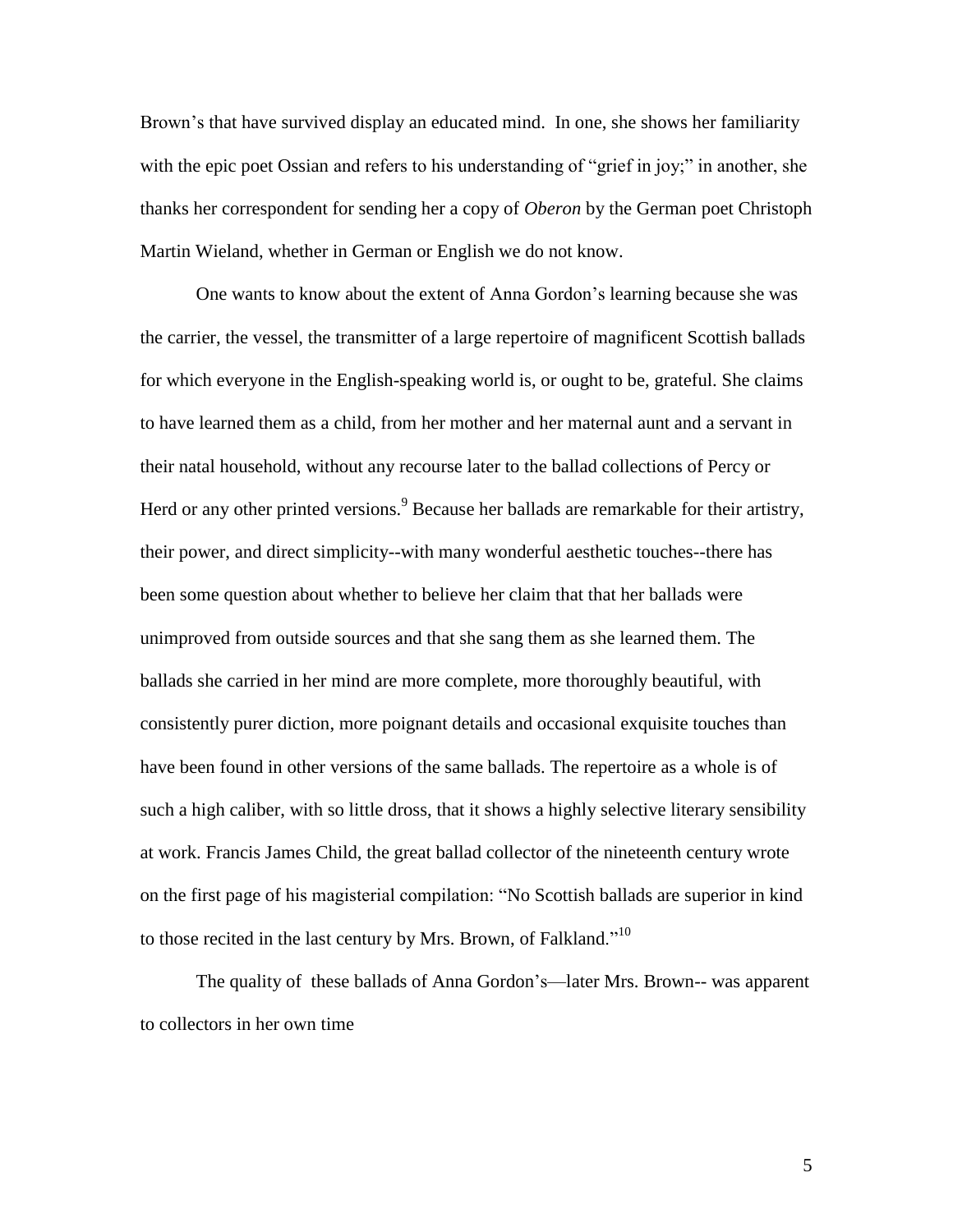as well. Robert Anderson, a Scottish literary scholar and biographer, interested in old ballads as were many of the Scottish literati in his day, sent transcriptions of several of Anna Gordon Brown"s ballads to Bishop Percy, the famous English collector, copied from a manuscript made in 1783 for one of her father"s friends, William Tytler. Tytler had been deeply immersed in Scotland"s musical past and was the author of the *Dissertation on Scottish Music.* It was at his request that Anna Brown"s ballads had been recorded in writing in the first place. His son, Alexander Fraser Tytler, then loaned the manuscript to Robert Anderson who copied parts of it to send to Thomas Percy. His transmission to Percy was accompanied by the following note.

It is remarkable that Mrs Brown…never saw any of the ballads she has transmitted here, either in print or M.S, but learned them all when a child by hearing them sung by her mother and an old maid-servant who had been long in the family, and does not recollect to have heard any of them either sung or said by any one but herself since she was about ten years. She kept them as a little hoard of solitary entertainment, till, a few years ago, she wrote down as many as she could recollect, to oblige the late Mr W. Tytler, and again very late[ly] wrote down 9 ballads more to oblige his son the Professor [Alexander Fraser Tytler].  $Mr$  Jamieson<sup>11</sup> visited Mrs Brown, on his return here from Aberdeen, and obtained from her recollection 5 or 6 ballads more and a fragment. If this treasure excite your Lordship"s curiosity, I shall transmit to you the titles of the ballads, with the first stanza, and number of stanzas of each. The greater part of them is unknown to the oldest persons in this country. I accompanied Mr Jamieson to my friend Scott"s house in the country, for the sake [of] bringing the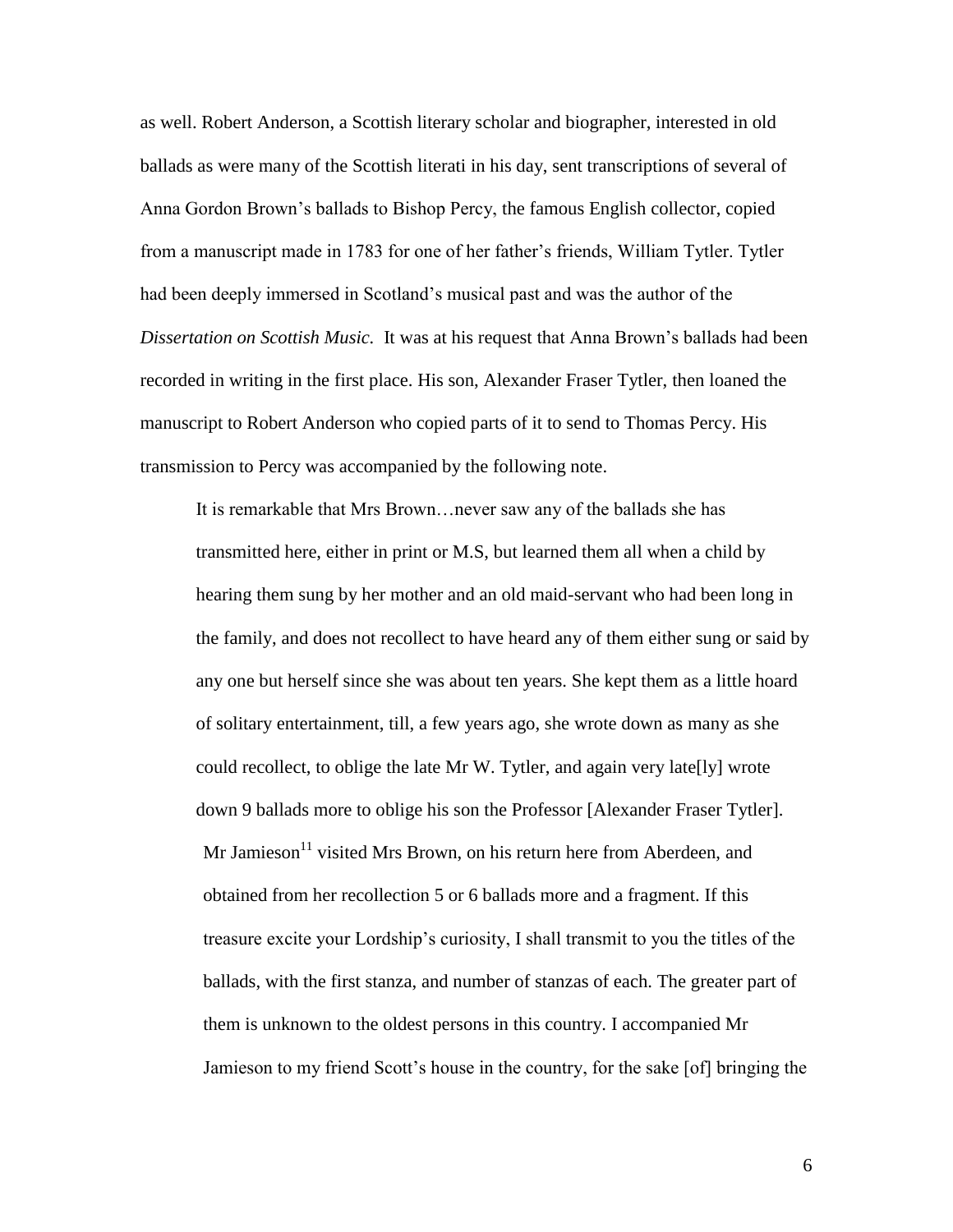collectors to a good understanding.<sup>12</sup> I there took onus [on] me to hint my suspicion of modern manufacture in which Scott has secretly anticipated me. Mrs. B. is fond of ballad poetry, writes verses, and reads every thing in the marvellous way. Yet her character places her above the suspicion of literary imposture, but it is wonderful how she should happen to be the depository of so many curious and valuable ballads.<sup>13</sup>

 So we have Anderson sending copies of Anna Brown"s ballads to Bishop Percy and going with Robert Jamieson—another admirer of Mrs. Brown—to visit Scott, where they discussed her "hoard of solitary entertainment" and its provenence. Sir Walter Scott then included some of her ballads in his *Minstrelsy of the Scottish Border* published a few years later. These literary men, Anna Brown"s contemporaries, were struck with the quality of the ballads that she carried in her memory. They noted the literary cast of her mind—that she wrote poetry, read marvelous tales, and so on. But in the end they did not believe that she *consciously* improved the ballads she sang and recited—unlike Percy, for instance, or Matthew Lewis or Walter Scott, who famously *did* tinker with the ballads that they transmitted to the public.

They did not think that Anna Brown would prevaricate when she said she had not changed the ballads since she learned them as a child. The reason they suspected her at all was because it was not the habit at that time of literary scholars who collected and published ballads to simply present them as they were collected. Thomas Percy, "Monk" Lewis and Walter Scott found it irresistible not to "improve" these anonymous narratives which seemed to belong to no one, which were lacking a single, authoritative version, and which were couched in such deceptively simple language. They could not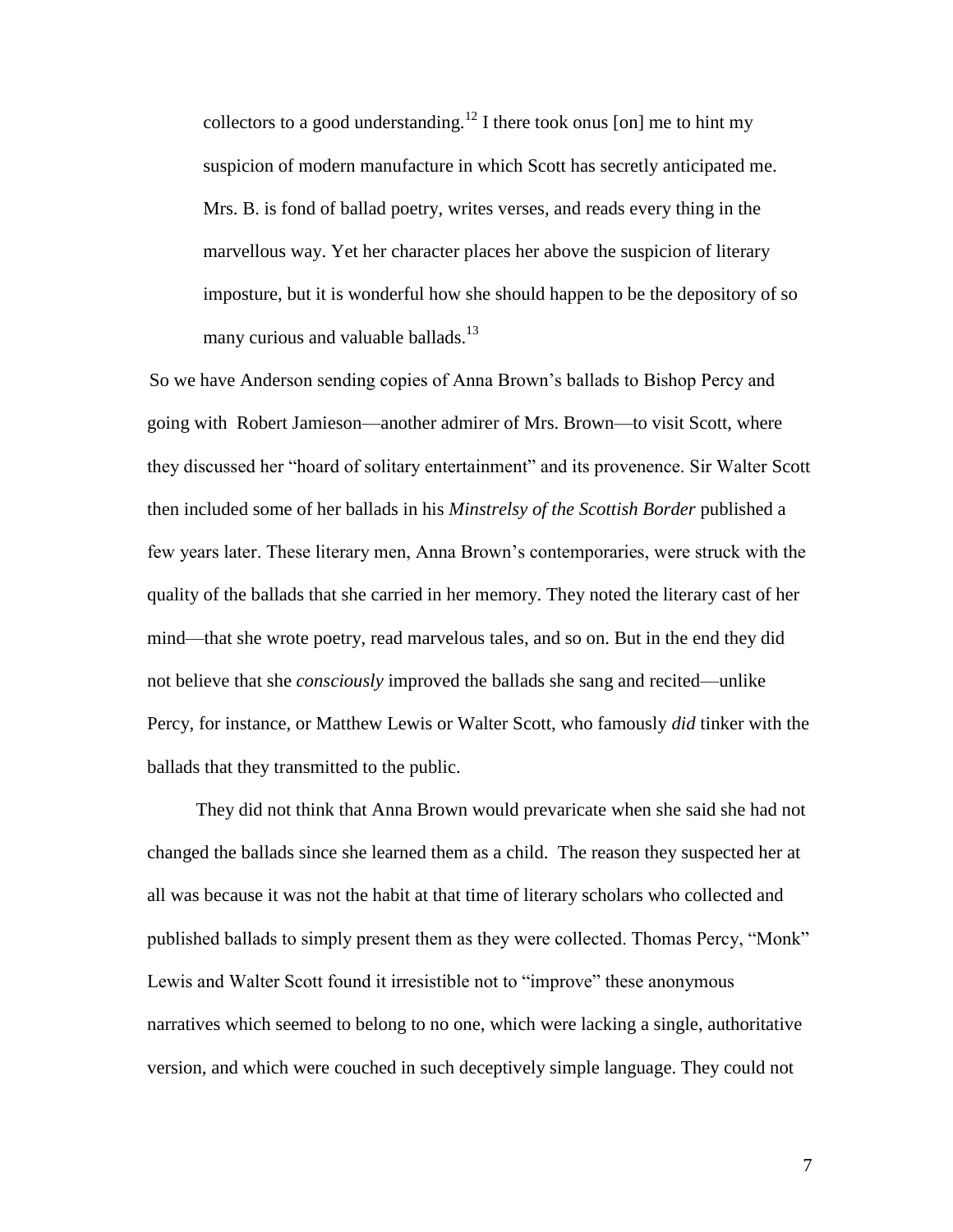help but feel that their educated, poetic intuitions were superior to the effusions of the illiterate people from whom these song texts were assumed to derive. Scott and Lewis even edited those versions of Mrs. Brown"s texts that they obtained from William Tytler and Robert Jamieson.<sup>14</sup> Confronted with her entire magnificent repertoire, Scott and Anderson naturally assumed that she had rewritten these ballads that she had gathered through oral transmission from singers who had, in turn, learned them aurally.

Another point to remark from Anderson"s letter to Percy is the excitement that the discovery of Anna Gordon"s ballads prompted in these men of letters. These ballads represented to them what remained of the earliest known poetry in English. For the Scots especially, Scottish ballads were evidence of a continuous literary tradition independent of, aesthetically superior to, and more ancient than that of England.<sup>15</sup> Traditional music and song in Scotland carried national significance for everyone, regardless of class; ballads were part of their literary heritage--their literature was never thought of as a separate category from their song. "The greater part of them is unknown to the oldest persons in this country," Anderson had written of Anna Gordon"s ballads, treating them as rediscovered excavated treasures from the literary history of their country. Alexander Fraser Tytler himself had remarked this to Anna Brown in 1800 when she sent him a set of her remembered texts: "They are indeed consummately beautiful and I regard them as a high acquisition to the Stock of our Old National Poetry."<sup>16</sup>

In a broader sense, of course, this interest in balladry and the oral traditions they represented were part of a movement that changed the course of literary history. Their beguilingly fresh diction, neither colloquial nor formal, fired an entire generation of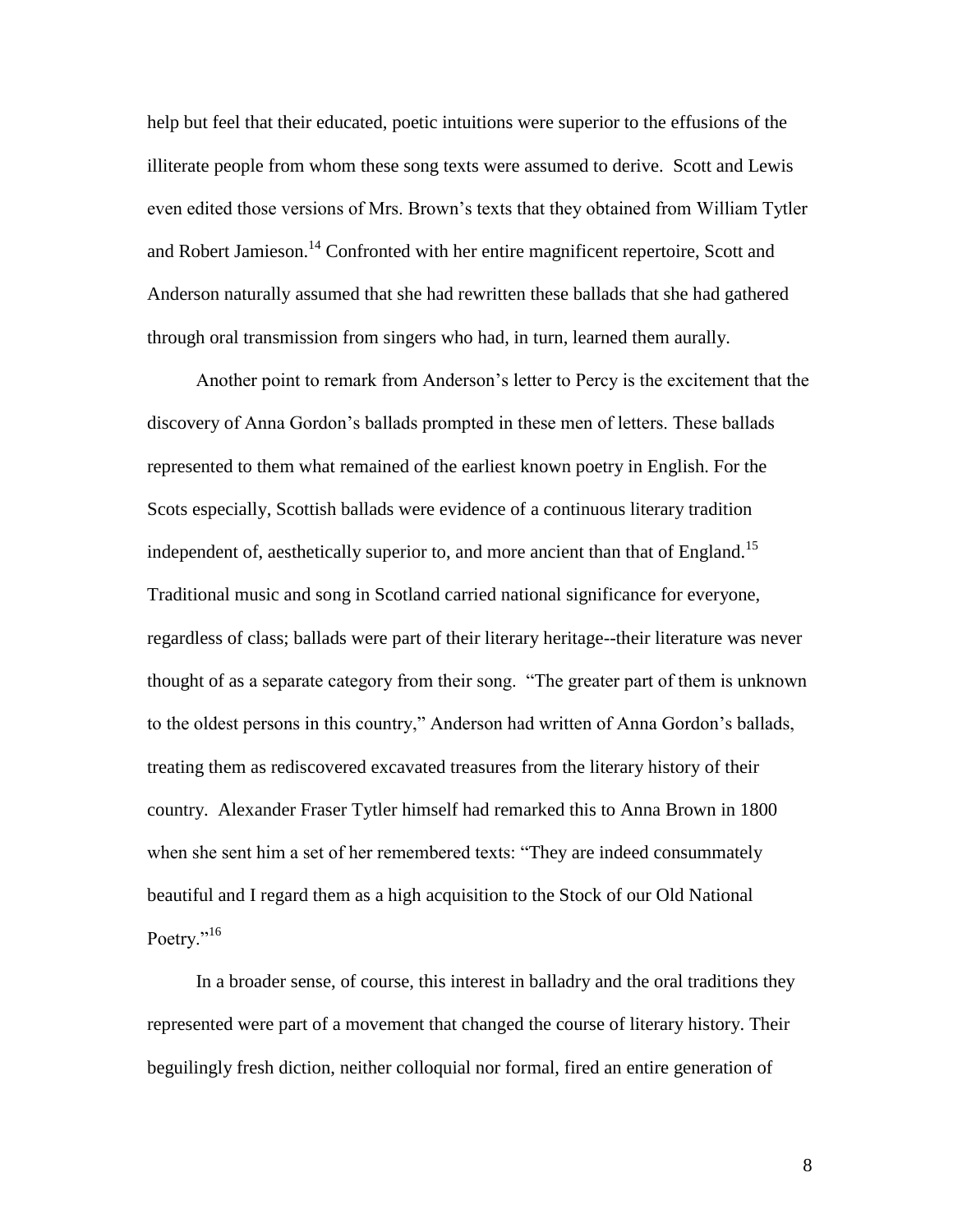writers and poets for whom Augustan conventions had become stale. The stark emotional content of the ballads and their unadorned clarity of voice swept away the cobwebs of Neo-classicism, opened the floodgates of Romanticism, and pointed the literary endeavor in a whole new direction. It is no simple coincidence that the collection that inaugurated this new literary movement was called the *Lyrical Ballads* and that the diction and prosody of this new way of writing borrowed much from the traditional ballad idiom. Wordsworth and Scott were deeply influenced by the ballad collections published by antiquarians that they read in their youth, and their imaginations were formed by these materials. As Maureen McLane writes, "It is not an overstatement to say that, in the last decades of the eighteenth and the first of the nineteenth centuries, almost every major British literary poet found him- or herself engaging with oral tradition, as well as with the figure of the oral poet, his work, his cultural position, and his method of composition." $17$ 

Treasure troves like Anna Brown"s suggested a whole substratum of literary history, a vast underground wellspring of popular poetry, largely untapped, that had never found its way into print, but which still lived on in the partial memories of the old or the illiterate. Some, like Anna Gordon, were lucky enough to hear them sung, although few were able to retain them after hearing them just once or twice. As Anderson had said in his note to Thomas Percy, "It is wonderful how she should happen to be the depository of so many curious and valuable ballads," unable to entirely allay his suspicions about the scope and quality of what Anna Brown remembered.

The truth is that she was in the right place at the right time, an unexpected heir to a rich tradition. The northeast of Scotland is to this day famous for its wealth of ballad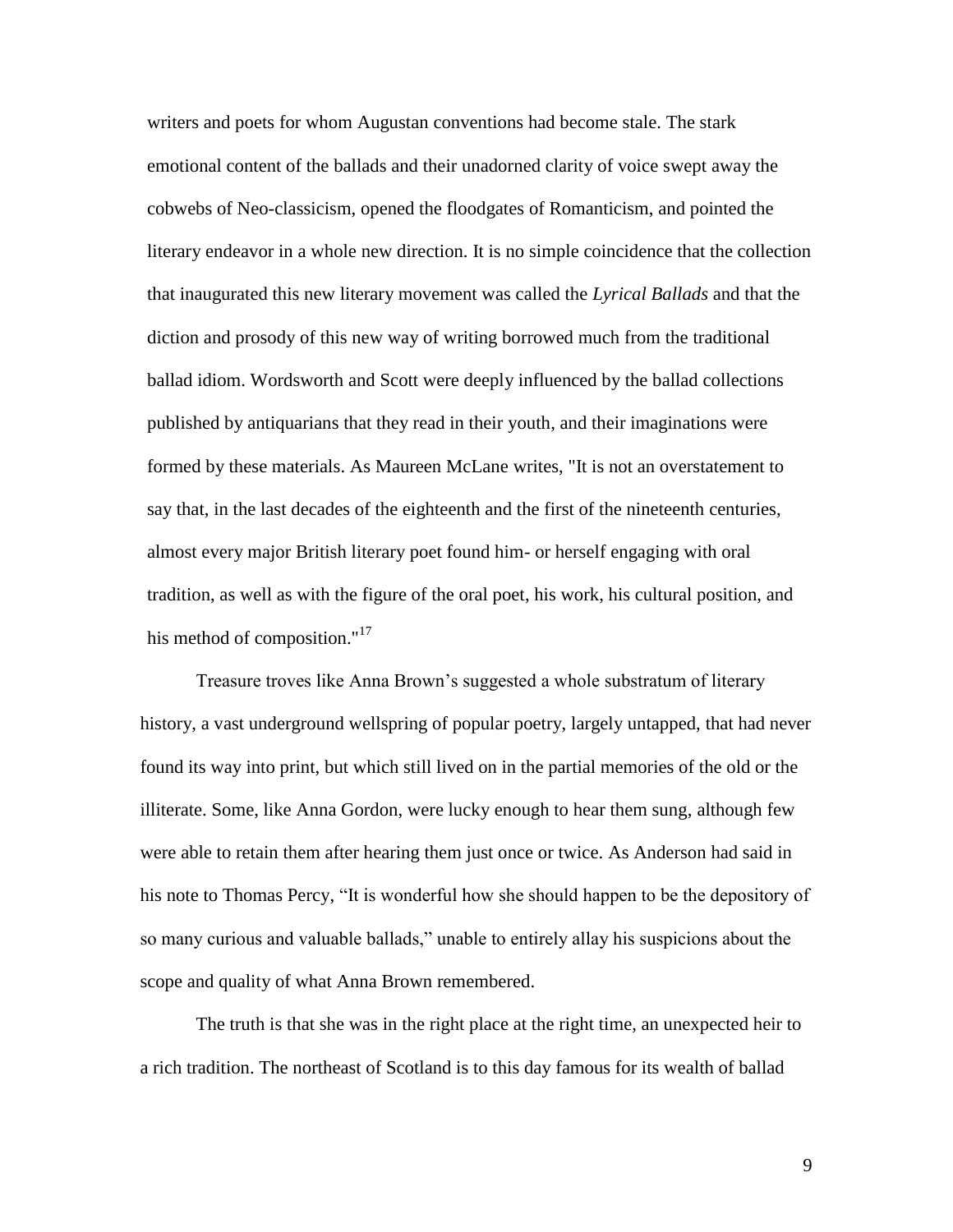lore, and many ballads have been collected in Aberdeenshire since Anna Brown"s time. The Glenbuchat manuscript, for example, transcribed onto paper watermarked 1814, 1815, 1816, and 1817 but only recently edited, contains 68 ballads that were collected, it is thought, by Robert Scott, the minister of the parish.<sup>18</sup> Even a century later, in the early twentieth century, Gavin Greig, a school master in Aberdeenshire, collected and published in eight volumes hundreds of versions of songs and ballads still being sung by people living in that part of Scotland,<sup>19</sup>

What is more remarkable is that Anna Gordon had the native intelligence and taste as a girl to want to learn these splendid ballads when they were sung to her. As her father explained to Alexander Fraser Tytler, the son of his old friend, she learned many of them from her mother"s sister who had lived her married life on a remote estate near Braemar. Thomas Gordon wrote the following letter to Alexander Fraser Tytler about this source.

An aunt of my children, Mrs. Farquherson now dead, who was married to the proprietor of a small estate near the sources of the Dee, in the division of Aberdeenshire called Braemar, a sequestered, romantic pastoral country; if you ever went to your estate by the way of the castle of that name, you are not such a stranger to it as need a description. This good old woman, I say, spent her days, from the time of her marriage, among the flocks and herds at Allan a quoich, her husbands seat, which, even in the country of Braemar is considered as remarkable for the above circumstances. She has a tenacious memory, which retained all the songs she heard the nurses & old women sing in that neighborhood. In the latter part of her life she lived in Aberdeen, & being maternally fond of my children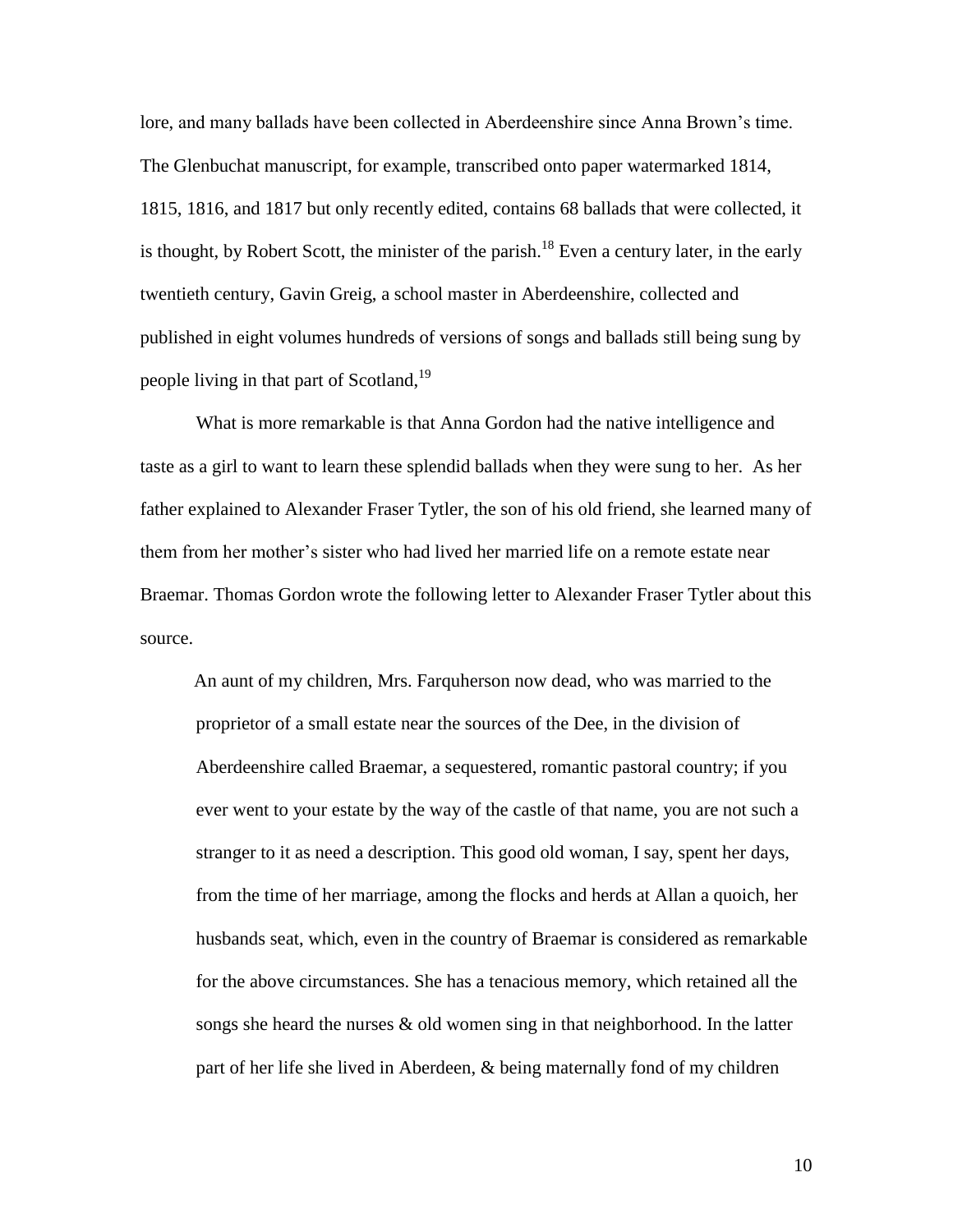when young, she had them much about her,  $\&$  was much with us. Her songs  $\&$ tales of chivalry & love were a high entertainment to their young imagination. My youngest daughter Mrs Brown, at Falkland, is blessed with a memory as good as her aunts, & has almost the whole store of her songs lodged in it. In conversation I mentioned them to your Father [i.e. William Tytler], at whose request my Grandson Mr Scott, wrote down a parcel of them as his aunt sung them. Being then but a meer novice in musick, he added in his copy such musical notes as he supposed, notwithstanding their correctness, might give your father some imperfect notion of the airs; or rather lilts, to which they were sung. Both the words & strains were perfectly new to me, as they were to your father, & proceeded upon a system of manners,  $\&$  in a stile of composition, both words  $\&$ music, very peculiar, & of which we could recollect nothing similar…Mrs. Farquherson, I am sure, invented nor added nothing herself.<sup>20</sup>

So Anna Gordon had the interest, the memory, and the access to an unusual repertoire of old ballads while they were still being heard and sung. She was undoubtedly drawn both to the ballad poetry and to the melodies, for elsewhere she mentions the plaintive melodies of Scotch songs. This ballad repertoire seems to have existed in a woman"s tradition that crossed class lines, for her father did not know them although he was very musical; i.e. he was an early member of the Aberdeen Musical Society and a flute player. As he wrote to Alexander Fraser Tytler, "the words & strains were perfectly new to me, as they were to your father, & proceeded upon a system of manners, & in a stile of composition, both words  $\&$  music, very peculiar,  $\&$  of which we could recollect nothing similar." Anna Gordon"s mother and her aunt were well-born, but the maid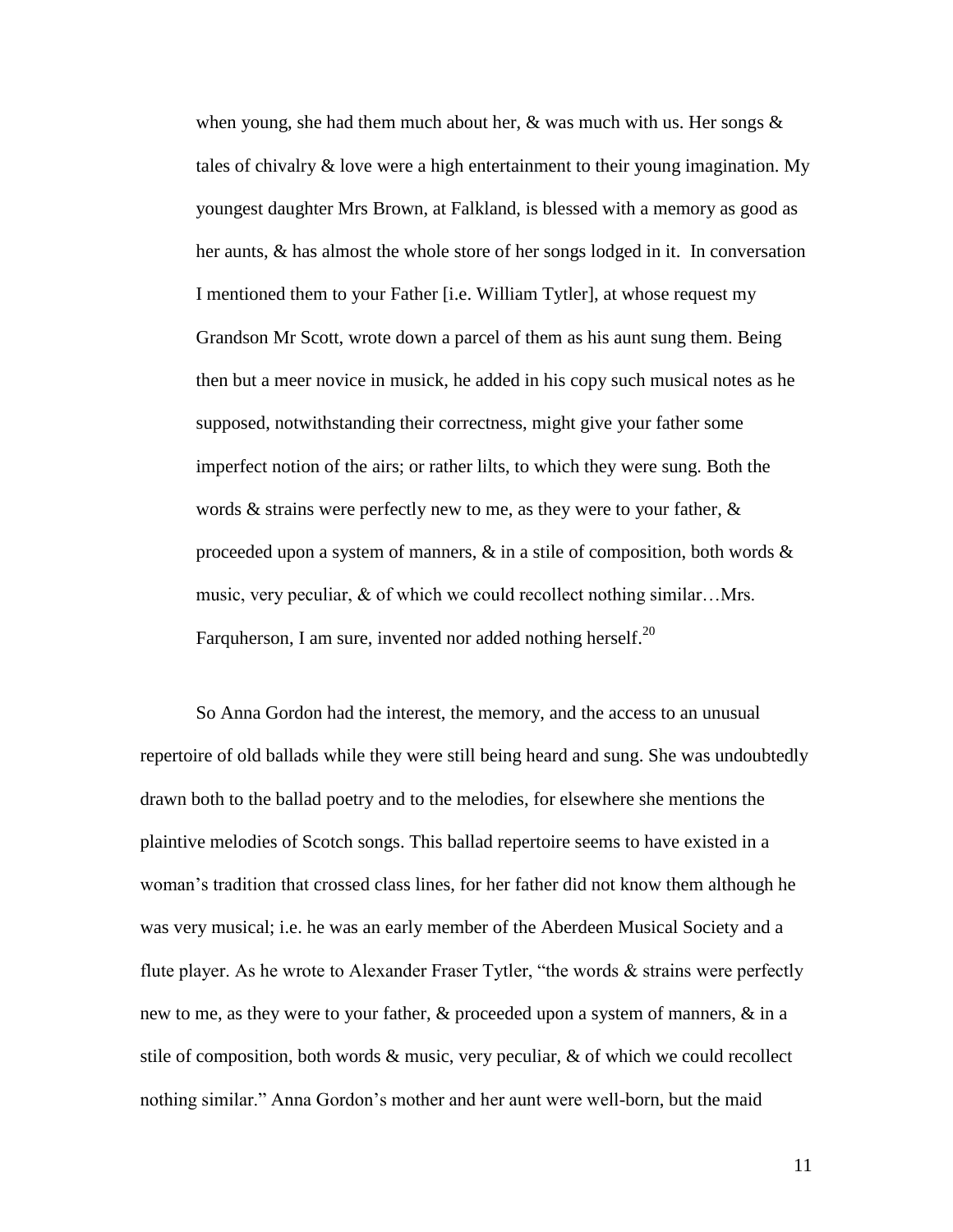servant from their family from whom she reports that she also learned some of her ballads, and the Scots-speaking staff on her aunt's country estate in Allan a quoich--"nurses  $\&$  old women"—belonged to the laboring class that seems to have retained the old ballads the longest as a living tradition. Young Anna Gordon absorbed their ballads like a sponge and she did it aurally, probably singing them along with the older women.

The manuscript that was being passed around among Anderson, Percy, Scott, and Jamieson had been penned by Anna Brown"s nephew, Robert Scott, who took down the words and music to the ballads as his aunt sung them at William Tytler"s request in 1783. That is, Mrs. Brown was not a passive copyist of the ballads that she heard from her relatives and laboring women, but learned them as a singer does, and had them in her memory as songs. And like any ballad singer, she never sang a ballad exactly the same way twice. Some of her ballads were collected from her several times, with a number of years intervening between sessions, and there are significant differences between these versions. Folklorists have spilt a good deal of ink about these differences, and have asked whether they mean that she simply memorized the ballads imperfectly or rather that she "re-created" the ballad each time she sang them by an oral formulaic method, like that of the "singers of tales" of Yugoslavia described by Albert Lord.<sup>21</sup> In this method, a combination of memory and oral composition, the narrative sequence of verses and some of the ending rhyme words would be remembered; but the exact wording of the lines might vary quite a bit as the singer drew on a more or less conventional stock of phrases and images, improvising as she went along. According to some ballads theorists, that is how ballads in the popular tradition came to be perfected in the first place—by small evolutionary improvements made by each practitioner, then saved by the next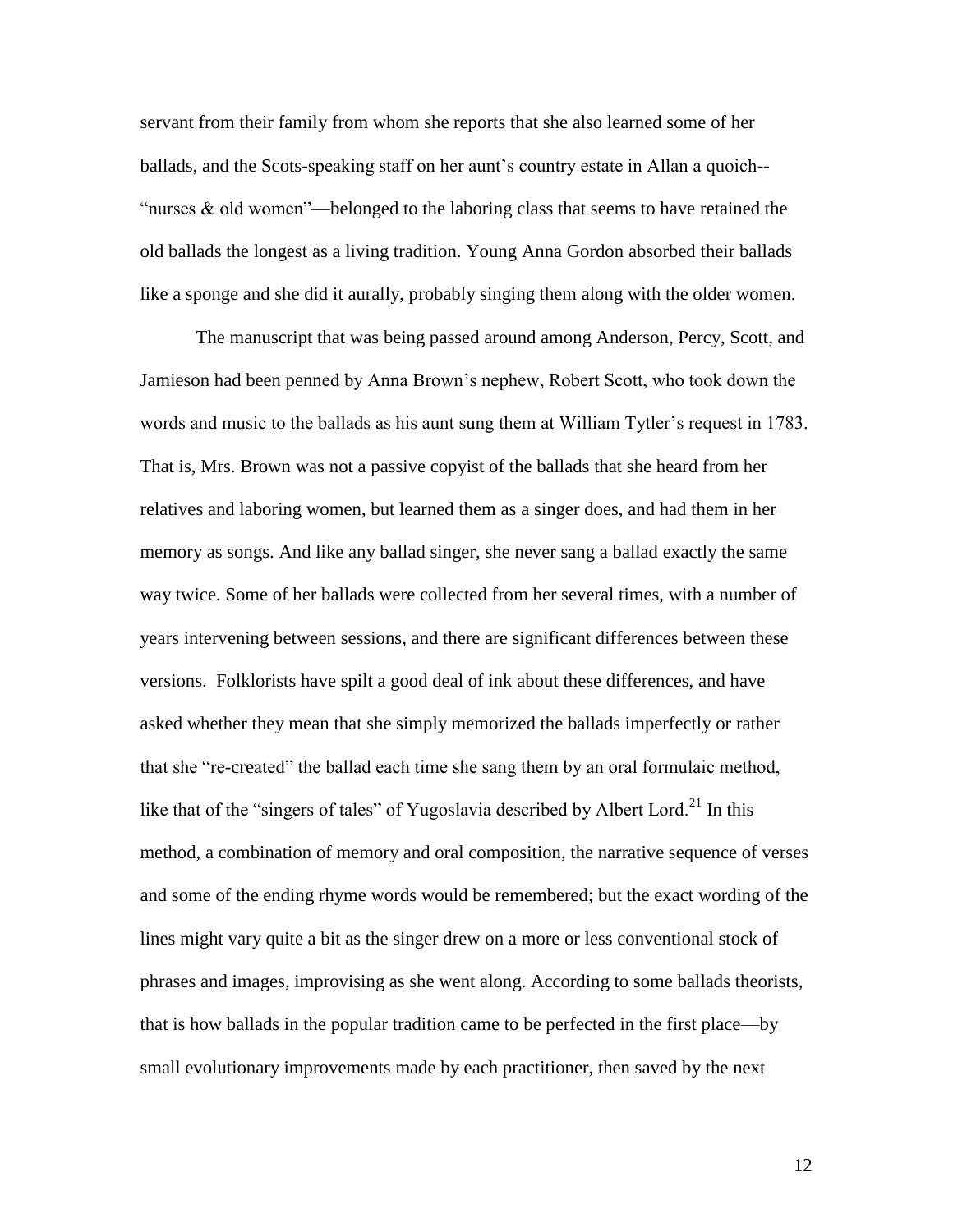singer and added to, with a concomitant dropping away of the awkward phrases that did not work or were not memorable.<sup>22</sup>

In emphasizing that Anna Gordon Brown learned her repertoire as a singer, I am suggesting that Anna Brown did not consciously alter the ballads that attracted her attention in her youth, but that as a singer with an exquisite sensibility she may have unconsciously improved upon what she learned as she sang them. In the present era, tied as we are to print, we associate poetry-making with an exact sequence of words that has been written down rather than with improvisation on a theme. But oral improvisation was an art form very much alive in Anna Gordon Brown"s day. Illiterate as well as literate men and women sang ballads on the streets, at feasts and fairs and in taverns, for a few pence and food and drink.<sup>23</sup> Travelling peddlers--who sold ballads door to door in the form of slips, chapbooks, and broadsides—would often pick them up orally and sing them as well, and this was a Europe-wide phenomenon. One of the most popular novels of the early nineteenth century, Corinne, ou, L'Italie by Mme. de Stael, features a heroine famous for her ability to improvise oral poetry who is adored and celebrated by the people of Rome for her spectacular gift.<sup>24</sup>

We cannot, at this distance, disentangle Mrs. Brown"s artistry from that of the generations that had sung these ballads before she heard them. All that can be said with certainty is that the ballad was a significant art form in eighteenth-century Scotland, prized by scholars and intellectuals, and that Anna Gordon"s extensive and excellent repertoire of them was the first to be recorded from a living person. When Alexander Fraser Tytler wrote to her in 1800 to urge her to try to remember more ballads, he called them "precious morsels of Genius and Feeling which are perhaps preserved in the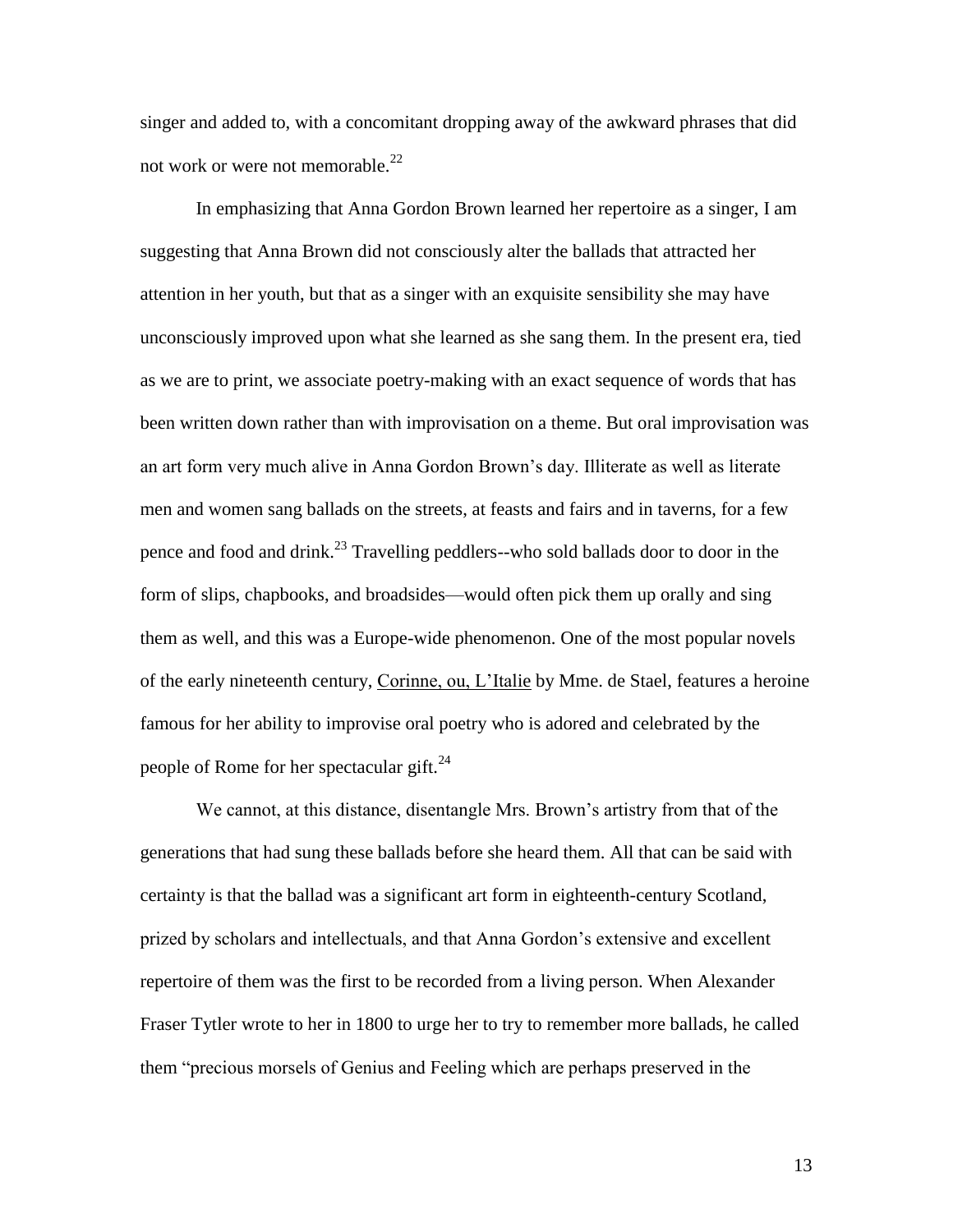memory of one or two of the present generation, who like yourself, have taste to cherish them...."<sup>25</sup> This suggests that most of "the present generation"—by which Fraser Tytler meant people of his (and Mrs. Brown"s) own class—no longer had the desire, capacity, or opportunity to learn the old ballads aurally. No one yet thought to tap the memories of laborers or artisans, as ballad collectors were just beginning to do at the turn of the century. People of fashion at this time seem to have been more eager to imitate the tastes and habits of continental Europe than to learn the old ballads that their older relatives or servants might know. As John Ramsay of Ochtertyre complained in 1807, irritated at what he considered a hypocritical taste for Italian opera and French cooking among the Scottish *beau monde*: "Few of our modish Ladies can understand, much less relish a Scots song." <sup>26</sup> As for himself, he felt that "Our sweet Scots melodies *married* to Allan Ramsay"s verse, suit our northern *lugs* better" than Italian art songs "warbled" by Madame Catalini "in a celestial strain."<sup>27</sup>

Anna Gordon Brown learned her ballads when she was too young to care about what was sophisticated or prized by the fashionable people of her country. Moreover, she came from a musical family with a prior interest in Scottish song. Her maternal grandfather, William Forbes, was a musician and composer and a fierce Scots nationalist, who wrote polemical satires against the Act of Union in the early eighteenth century. With the usual Scottish combined interest in folk and classical musical traditions, he set traditional Scottish tunes in classical baroque forms--such as the sonata--and composed Scottish tunes for the fiddle. When he died in 1740, he left behind an enormous collection of musical instruments and music books and manuscripts. It was his daughters, and a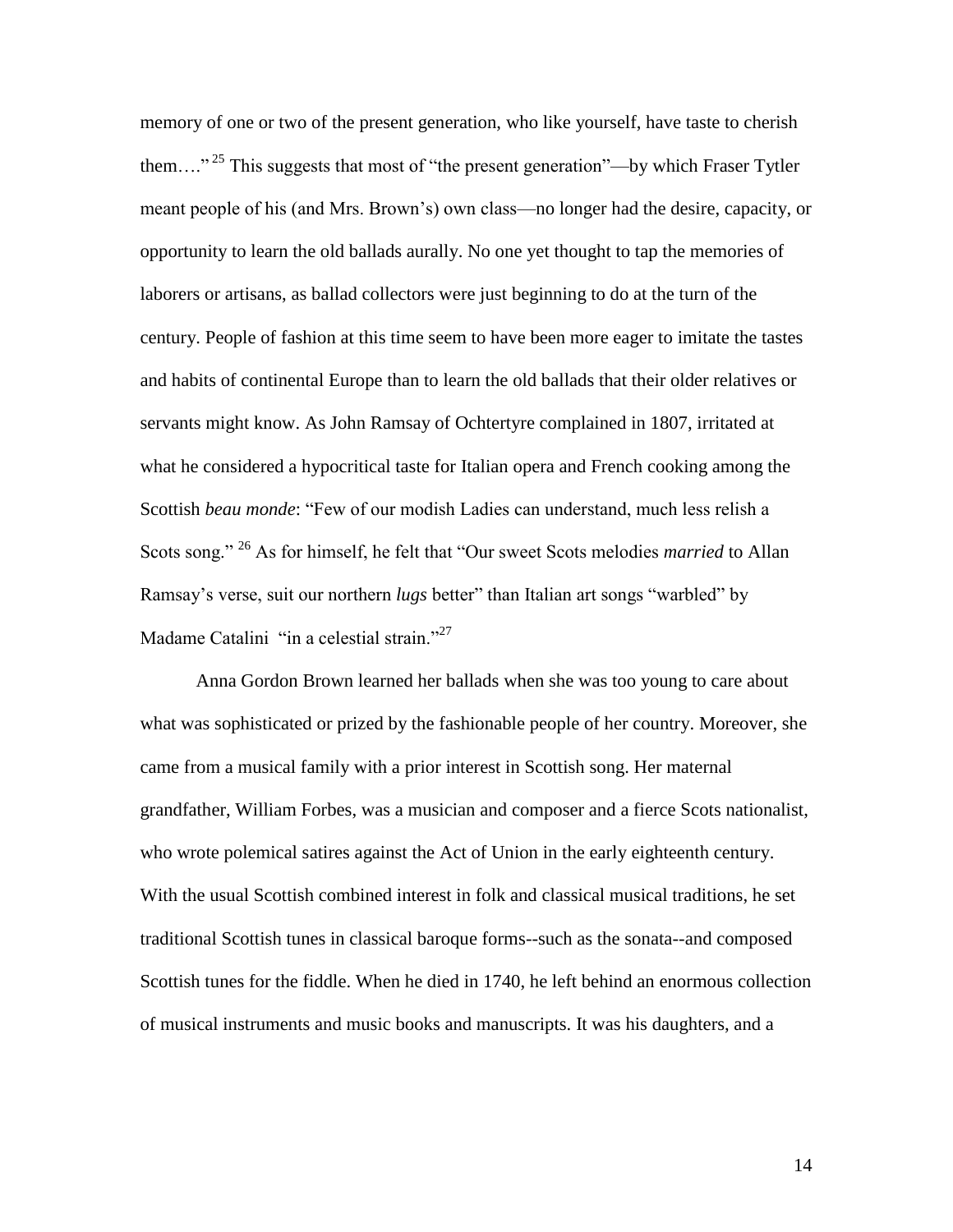maid servant who worked in his household, who sang the ballads that Anna Gordon learned as a girl.

Her own father, Thomas Gordon, was a member of the Aberdeen Musical Society, begun in 1748 by a handful of gentlemen who liked to play music together. Thomas Gordon joined the society in 1750 and apparently played the flute. His older brother, George Gordon, professor of Oriental Languages at King"s College, Anna Gordon"s uncle, joined the society in 1749. Indeed, the Musical Society had many distinguished members: John Gregory, James Beattie, Alexander Gerard; with a few exceptions, most of the members of the Aberdeen Philosophical Society were also members of the Aberdeen Musical Society.<sup>28</sup> Two professional musicians were also founding members of the society: Alexander Tait, the organist at St. Paul"s Episcopal Chapel and Francis Peacock, the town"s dancing master and an adept on the cello and fiddle. In 1762 Peacock published *Fifty Favourite Scotch Airs* for violin, German flute and violoncello, and a harpsichord bass, a volume which included such classic tunes as "Yellow-Haired Laddie," "The Lass of Patty"s Mill," and "The Broom Cowdenknows." Thomas Gordon was on the subscription list for this book, along with most of the rest of the Aberdeen Musical Society, and so we know that this songbook must have been one that Anna Gordon grew up with. Although none of the tunes for "her" repertoire of ballads are among these airs in Peacock"s collection-- for they are from a different, although related, branch of the vernacular musical tradition—it bespeaks a general interest in music in her family and at least some knowledge of traditional folk song.

Very soon after it was formed, the Aberdeen Musical Society began to offer public concerts that ladies could attend, with tickets available only through members of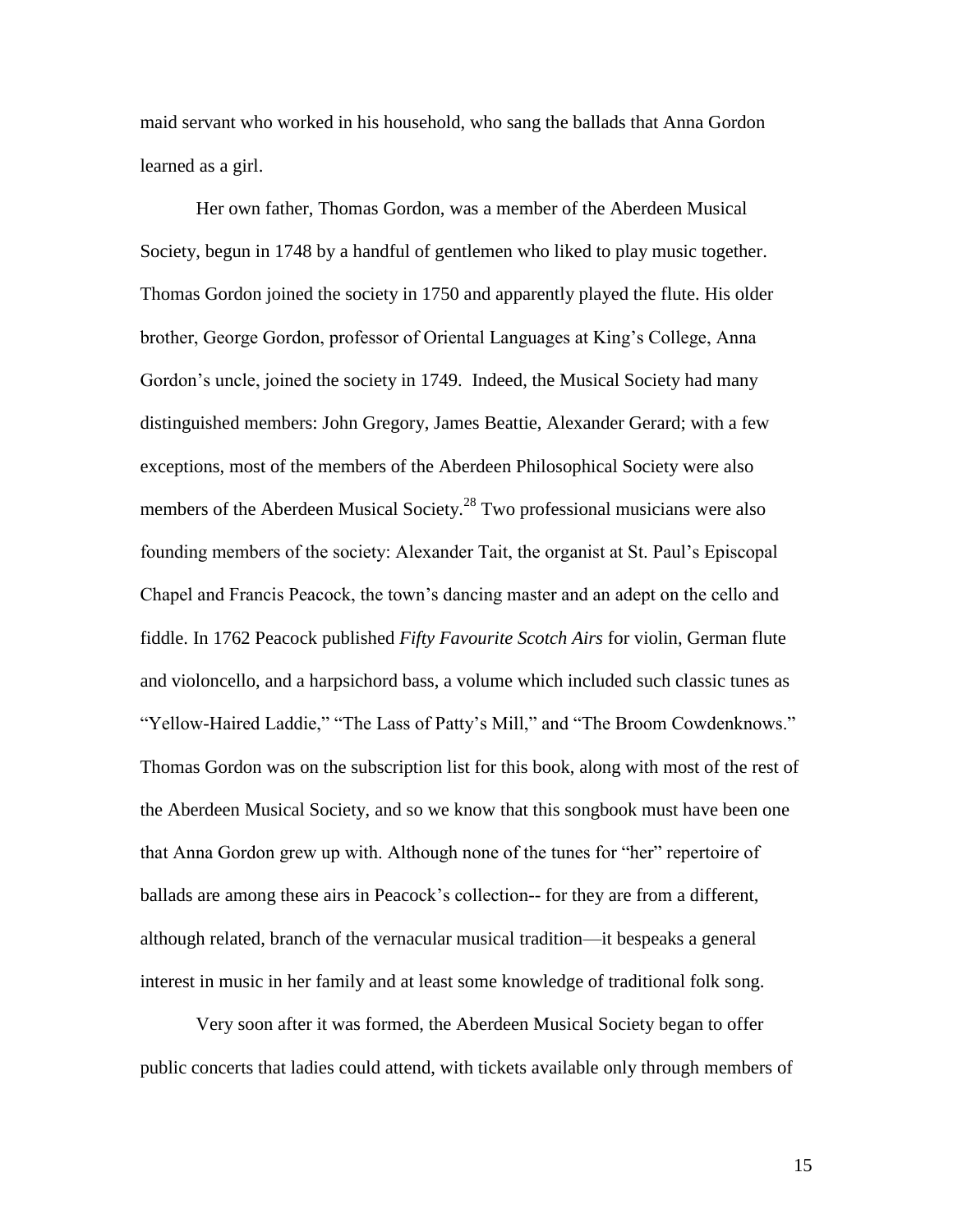the society. It was stipulated that these concerts would have three acts, that some piece of Corelli's music would be played in each part, and that each act would end with a Scotch song. These concerts were very popular and became more frequent as the years passed. Again, it is likely that Anna Gordon and her sisters and their mother would have attended these concerts. The content of a typical program can be inferred from the music owned by the society, a mix of Scottish, English, German, and Italian composers that included Arne, J. C. Bach, Barsanti, Corelli, Geminiani (including his settings of Scots tunes), Handel, Haydn, Oswald, Rameau, and Scarlatti, among others.<sup>29</sup> The shape of the public concerts, with their stipulated Corelli and Scotch songs, the mixture of classical music and Scots vernacular music, "high" and "low," is typical of the range of musical taste in eighteenth-century Scotland.

But, of course, the ballads that Anna Brown preserved for us lie outside both of these traditions, the classical idiom and the vernacular songs of eighteenth-century songbooks. They are neither "high" nor "low." In their diction, narrative complexity, and cultural meaning they do not resemble the brief, light Scotch lyric songs that finished each part of the musical society"s concerts and whose airs Francis Peacock collected and published in 1762. Although ballads are also in the folk tradition, they come from a different cultural dimension--heroic in their stature, grand in their narrative reach, ballads can be said to resemble nothing so much as abbreviated epics. Their sophisticated narratives, their use of dialogue, their formulaic imagery, dramatic ellipses, plot structure, details, historic allusion, patterns of alliteration, and so forth locate the poetry of ballads in a different, more involved, and more haunting world than Allen Ramsay"s or even Robert Burns' songs.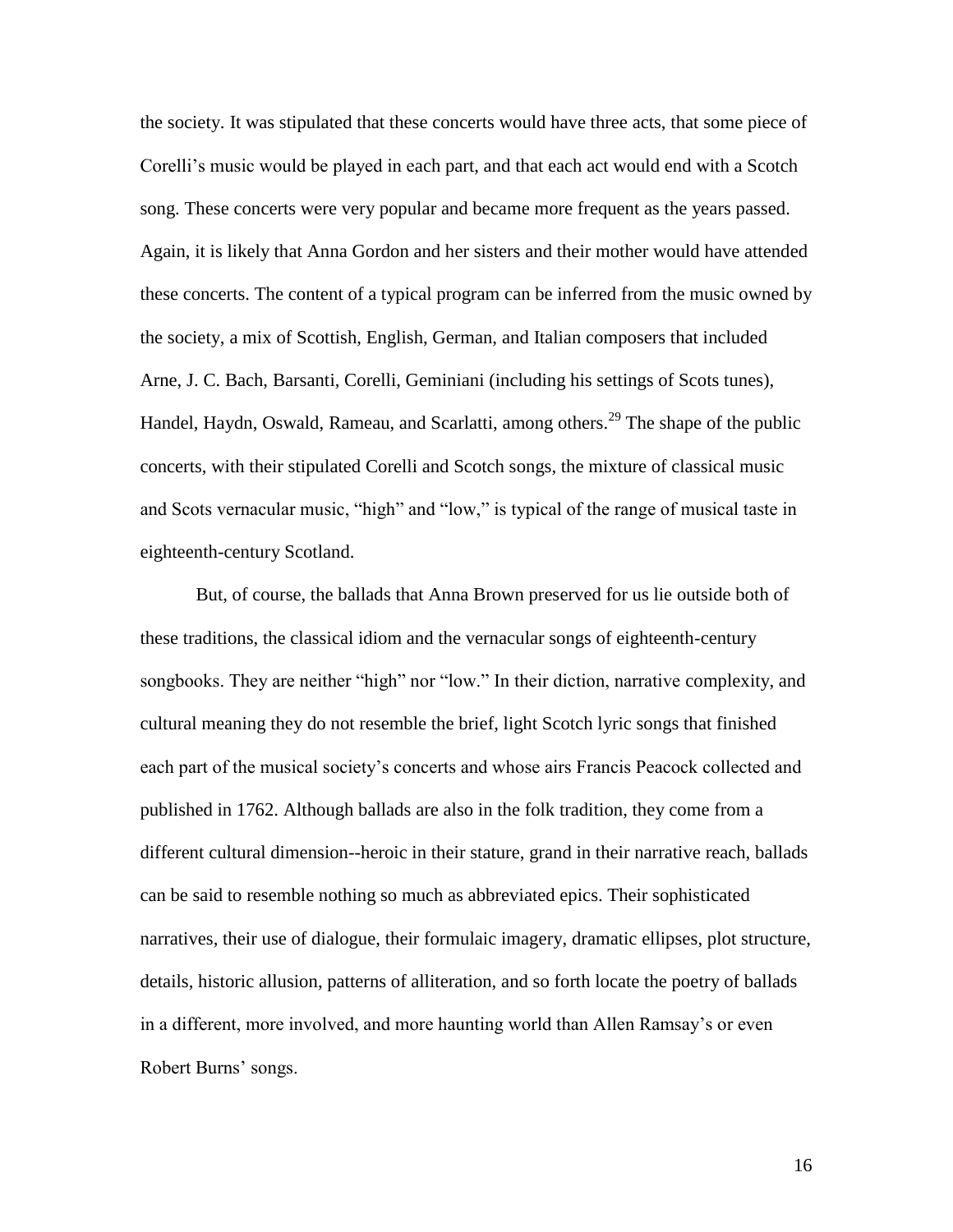Musically, ballad melodies are often modal and pentatonic, intensified by their narrow compass, and have a stark simplicity compared with the more elaborate and decorative lyric melodies of the classic eighteenth-century Scottish songs. Ballad tunes are made to carry complex narratives and so they are strong and often hypnotic—"lilts" rather than "airs" in Thomas Gordon's telling distinction. When these plaintive melodies are combined with the powerful verse tales that they carry, the effect can be overwhelmingly intense. As the *pìobaireachd*, or classical music of the bagpipes, is to the light music of the pipes—marches, strathspeys and reels--so the narrative ballads, sometime called the "muckle" or big songs, are to the simpler Scots lyrics. In these latter, lighter songs, the beautiful and sometimes ornate melodies are the chief source of their appeal. But in the ballads, the tunes—or lilts—must carry narratives of great weight and force without distracting from these words; they must provide for their texts a frame and a solid foundation.

Despite our later interest in the melodies of ballads, it was Anna Gordon Brown"s ballad poetry that earned her a place in the history of literature. The nearly three dozen short epic texts that were recorded from her singing memory and celebrated by the scholars and literati of her day established a paradigm for the ballad that has prevailed ever since. As Thomas Pettitt remarked, "[O]ur inherited notions of what a ballad ought to be are based precisely on...the models furnished by Mrs. Brown in particular."<sup>30</sup> Their literary qualities have been catalogued and enumerated by ballad scholars from Gerould to Buchan<sup>31</sup>, beginning with the impersonal, Olympian point of view characteristic of the epic. There is no psychologizing, no individual subjectivity, no interiority developed for any of the characters and almost no explicit judgment on the part of the narrator. This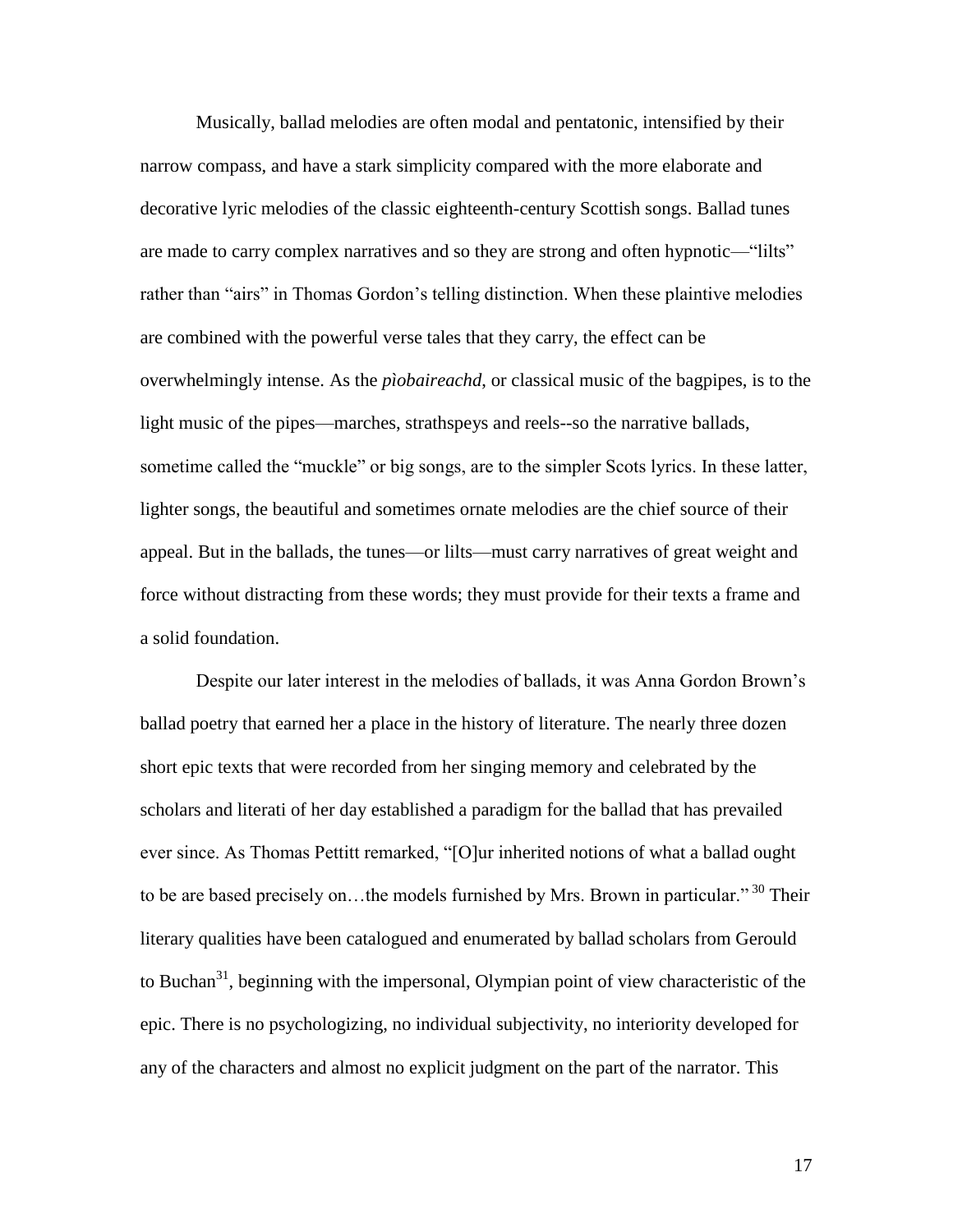impassive exposition alternates with the formulaic and often repetitive dialogue of the characters; the frequent use of incremental repetition creates a rhythm of hypnotic crescendos.

What happens passes in front of our eyes like a silent movie, one scene dissolving into the next without comment or summary. This narrative movement from one scene to another in ballads has been felicitously called "leaping and lingering"—for ballad narratives leap over great swathes of time (seven years at a time) and enormous spaces (oceans and continents) in order to linger in the complications of a single scene. These scenes, which constitute the dramatic cruxes of the ballad, generally occur more than halfway through the dramatic action, like the third or fourth act in a play whose opening acts are given in synopsis but for which we are not present. In one ballad, this central scene begins when a woman"s sweetheart returns from sea on her wedding day and tests her fidelity to him; in another, a woman knocks on her lover"s door with their baby in her arms on a windy night and is not answered by him—he is sleeping—but by his mother, who does not let her in. The movement in ballads from one scene to another is swift and unexplained, as it happens in dreams; one finds oneself in vivid and powerful scenes without it mattering how one got there.

The diction of ballads is simple and stately, the diction of oral poetry. Other features of oral poetry are the frequent use of incremental repetition, formulaic imagery ("gray steed and the brown"; "skin as white as milk"), internal assonance as well as end rhymes, quatrains with a predictable rhyme scheme (such as abcb), and extensive alliteration, mixing the music of language with the music of the melody. There are supernatural portents and signs--rings that change color, talking birds, ghosts, and fairies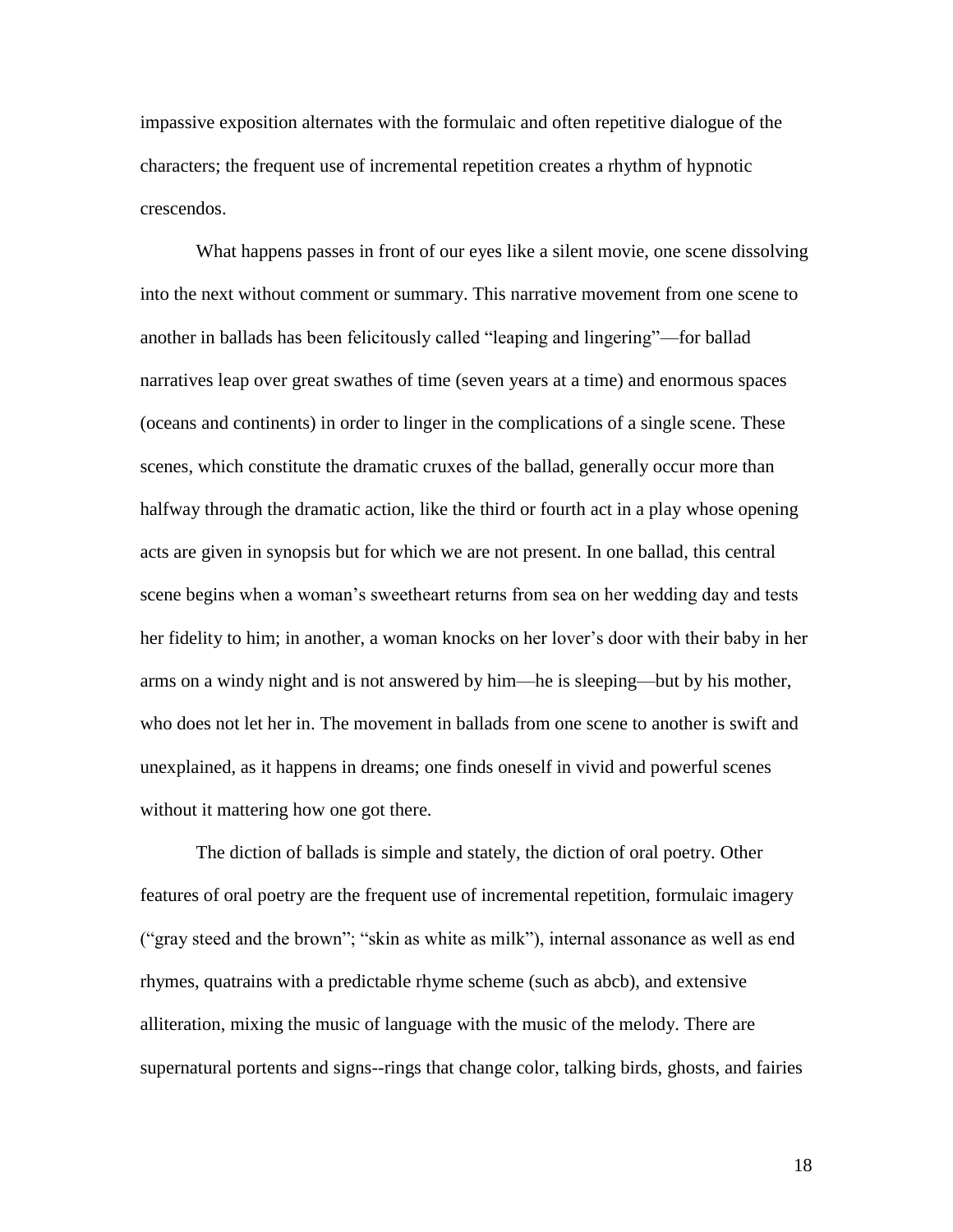and an altogether pre-Christian attitude towards magic and the hypernormal. These are the features of Anna Brown"s ballads.Whether they are more fully developed linguistic features of the ballads from the northeast of Scotland or elements that Anna Brown especially remembered or elaborated, we will never know; but in our own day, they are known as characteristics of the "classic" ballad.

What follows is a transcription of one of the most beautiful of Anna Gordon Brown"s ballads, taken down from her singing or recitation by her nephew, Robert Scott, in 1783.<sup>32</sup> [IMAGE OF THE FIRST PAGE OF THE MANUSCRIPT?]This magnificent ballad cannot be fully apprehended if one simply reads the words on the page. The pace set by the melody, the relentlessness of the tale, the stately way it unfolds, the way the language rhymes and reverberates—these require it to be heard rather than read. To hear it sung, go to URL XXX.

To begin with the title that Anna Brown gives it, "Burd Ellen": John Jamieson, antiquarian and philologist, and the compiler of the first *Etymological Dictionary of the Scottish Language* in 1808, wrote that "[b]urd is still used as an appellation of complacency by superiors to women of lower degree."<sup>33</sup>So the complete title, "Lord John and Burd Ellen" may imply a difference of class between the two main characters.

## Burd Ellen

- 1 I warn ye all ye gay ladies That wear scarlet an brown That ye dinna leave your father"s house To follow young men frae town.
- 2 O here am I a lady gay That wears scarlet & brown Yet I will leave my fathers house An follow Lord John frae the town<sup>34</sup>
- 3 Lord John stood in his stable door Said he was bound to ride Burd Ellen stood in her bow"r door Said she"d rin by his side.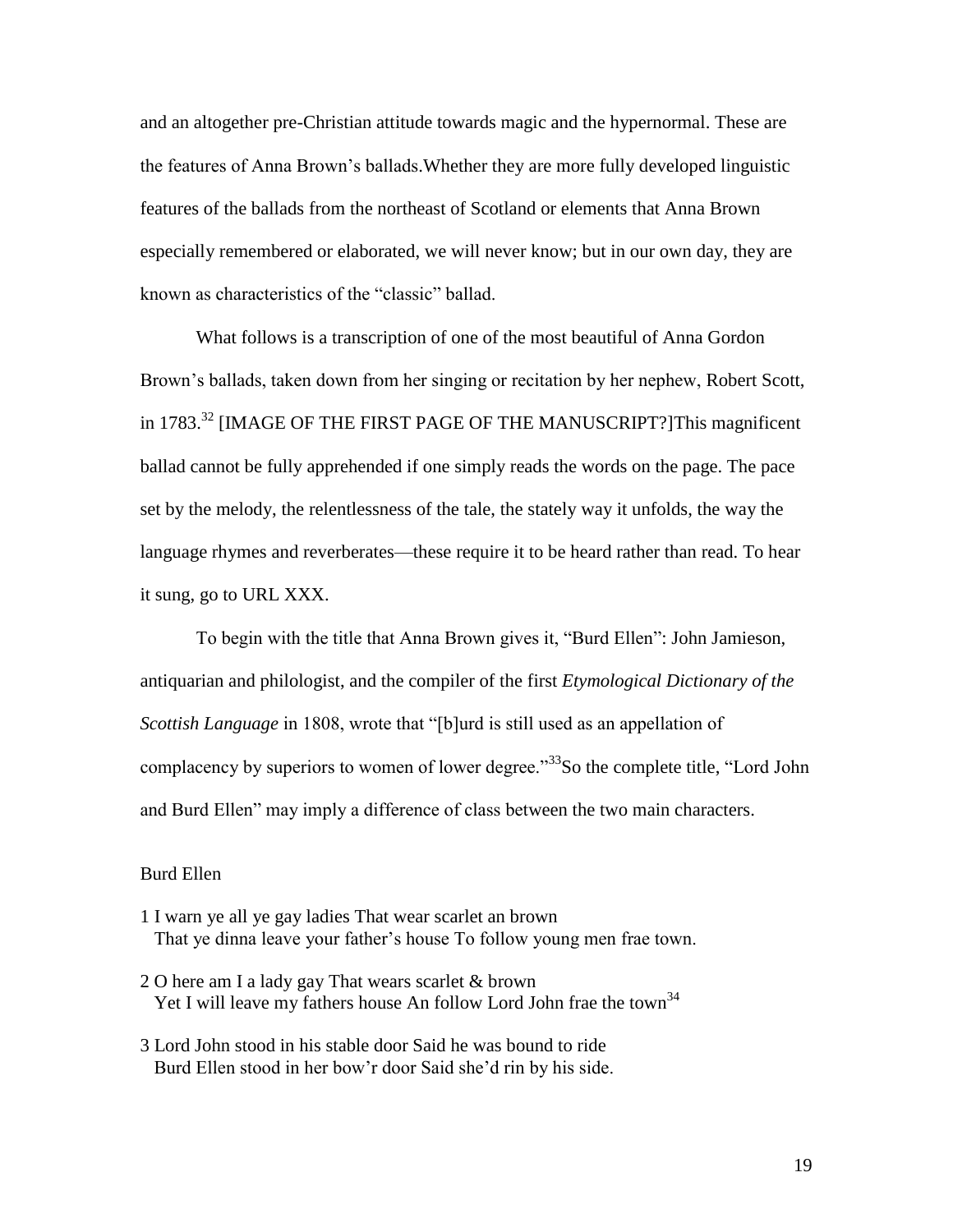- 4 He's pitten on his cork-heal'd shoon<sup>35</sup>An fast awa' rade he She"s clade hersel in page array An after him ran she
- 5 Till they came till a wan<sup>36</sup> water An folks do ca it Clyde Then he's lookit oer his left shoulder Says Lady can ye wid.<sup>37</sup>
- 6 O I learn"t it i my father house [superscript: wi my bowerwomen] I learn"t it for my weal Wheneer I came to a wan water To swim like any eel.
- 7 But the firstin stap the Lady stappit The water came til her knee Ohon alas! said the lady This water"s oer deep for me.
- 8 The nextin stap the lady stappit The water came till her middle An sighin' says that gay lady I've wet my gouden girdle
- 9 The nextin stap the lady stappit The water came till her  $pap^{38}$ An the bairn that was in her two sides For caul<sup>39</sup> began to quake
- 10 Lye still lye still my ain dear babe Ye work your mither wae Your father rides on high horseback Cares little for us twae
- 11 O about the midst o' Clydes water There was a yeard fast stane<sup>40</sup> He lightly turn"d his horse about An took her on him behin
- 12 O tell me this now good Lord John An" a word ye dinna lee How far it is to your Lodgin" whare we this night maun be
- 13 O see you nae yon castle Ellen That shines sae fair to see There is a lady in it Ellen Will sunder you & me
- 14 There is a lady in that castle Will sunder you and I Betide me well betide me wae I sal go there & try
- 15 O my dogs sal eat the good white bread An ye shall eat the bran Then will ye sigh and say alas That ever I was a man
- 16 O I sal eat the good white bread An your dogs sal eat the bran [superscript: Sin food that love is fed upon is neither bread nor bran;] And I hope to live an bless the day That ever you was a man
- 17 O my horse sall eat the good white meal An ye sall eat the corn Then will ye curse the heavy hour That ever your love was born.
- 18 O I sall eat the good white meal An your horse sall eat the corn [superscript: I may, I may, Lord John what eer I eat Or meal or corn]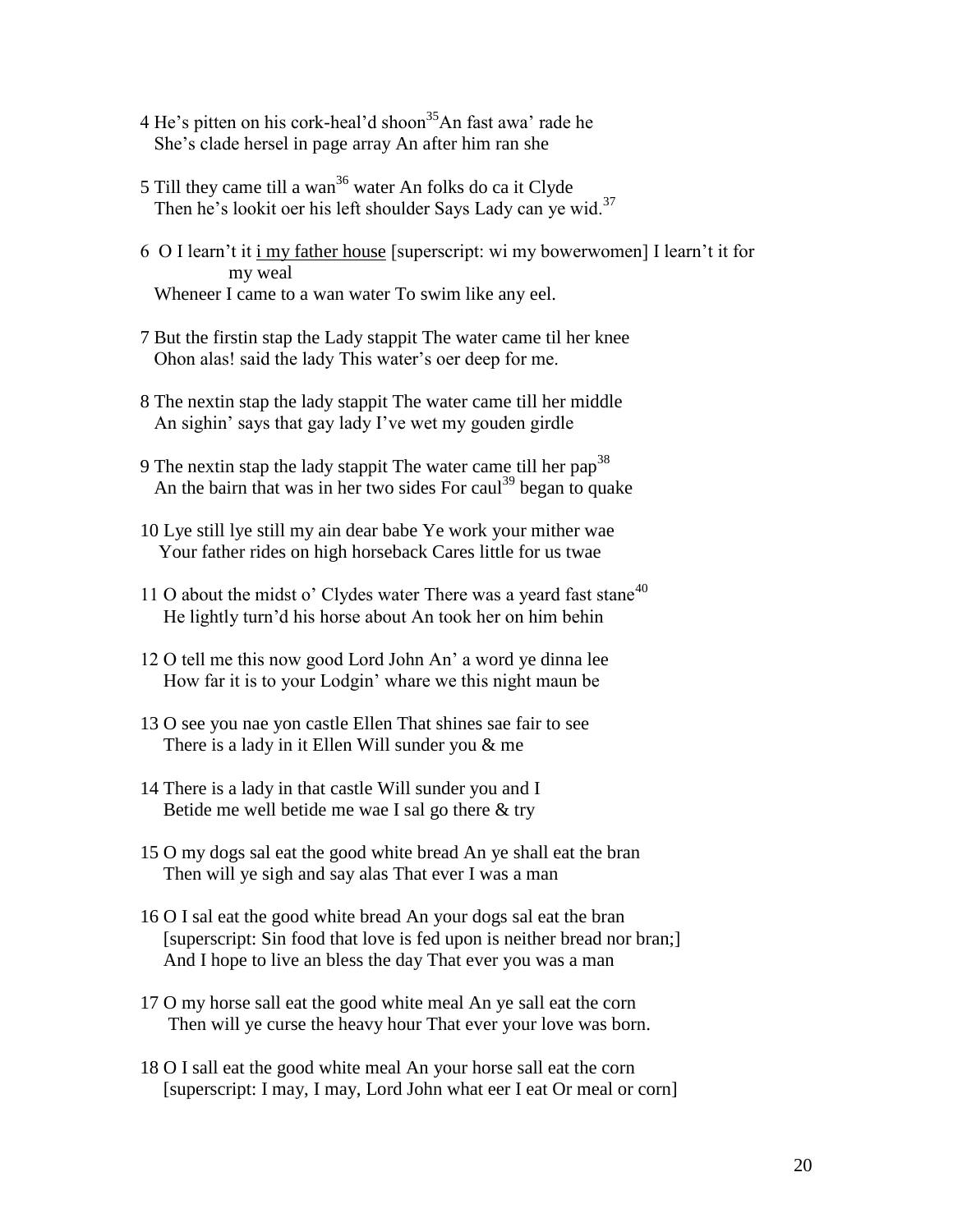An I sall bless the happy hour That ever my love was born.

- 19 O four & twenty gay Ladies Welcom"d Lord John to the ha" But a fairer Lady than them a' Led his horse to the stable sta'
- 20 An four & twenty gay Ladies Welcom"d Lord John to the green But a fairer Lady than them a' At the manger stood alane<sup>41</sup>
- 21 Whan bells were rung & mass was sung An a' man boun to meat Burd Ellen at a bye table Ama the footmen was set
- 22 O eat & drink my bonny boy The white bread an the beer The never a bit can I eat or drink My heart's sae full of fear.
- 23 O eat an drink my bonny boy The white bread an the wine O I canna eat nor drink master My hearts sae full o" pine
- 24 But out it spake Lord John"s mother An a wise woman was she Whare met ye wi that bonny boy That looks sae sad on thee?
- 25 Sometimes his cheek is rosy red An sometimes deadly wan He"s liker a woman big wi bairn Than a young lords serving man
- 26 O it makes me laugh my mother dear The words to hear frae thee He is a squires ae dearest son That for love has follow"d me. [superscript: That I got in the high countree]
- 27 Rise up rise up my bonny boy Gi my horse corn and hay O that I will my master dear As quickly as I may.
- 28 She's ta'en the hay under her arm The corn intill her han' An she"s gane to the great stable As fast as e"er she can
- 29 O room ye roun my bonny brown steeds/ O room ye near the wa $^{22}$ For the pain that strikes me thro my sides Full soon will gar me fa
- 30 She"s lean"d her back against the wall Strong travail seiz"d her on An even amo the great horse feet Burd Ellen brought forth her son
- 31 Lord John mither intill her bow"r Was sitting all alone When in the silence o the night She heard fair Ellens moan
- 32 Won up won up my son She says Go se how a does fare For I think I hear a womans groans An a bairn greeting sair
- 33 Oh hastily he gat him up Stay"d neither for hose nor shoone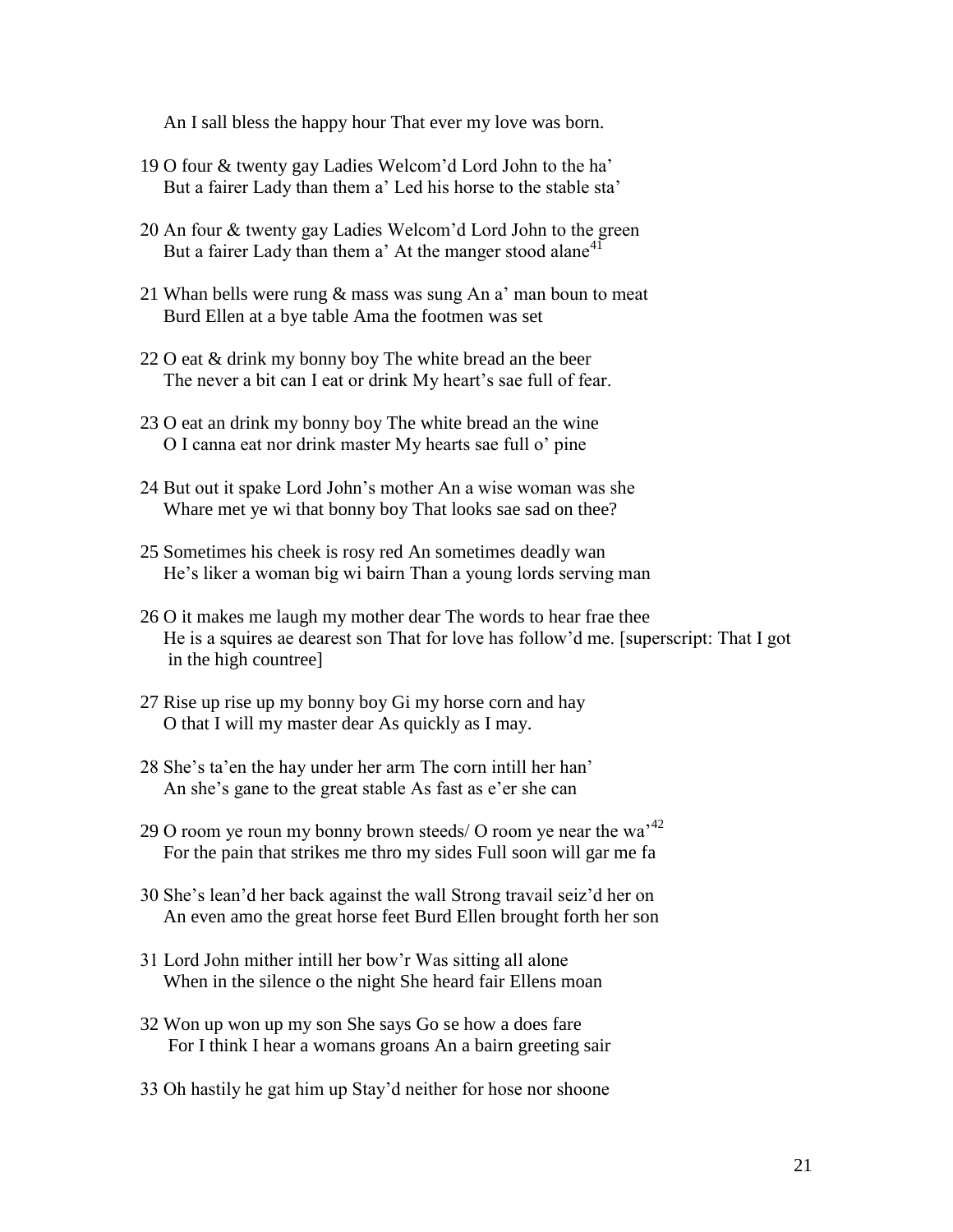An he's taen him to the stable door Wi' the clear light o' the moon

- 34 He struck the door hard wi" his foot An" sae has he wi" his knee An iron locks an" iron bars. Into the floor flung he Be not afraid Burd Ellen he says Thers nane come in but me
- 35 Up he has taen his bonny young son An gard wash him wi the milk An up has he taen his fair lady Gard row<sup>43</sup> her i the silk
- 36 Cheer up your heart Burd Ellen he says Look nae mair sad nor wae For your marriage  $&$  your kirkin<sup>44</sup> too Sal baith be in ae day

This elaborate ballad happens in five scenes of varying length and complexity. The first two verses suggest that we are with one of the principals, a "gay" lady—that is, a spirited and lively lady—who wears both scarlet and brown—that is, expensive clothes dyed with rare scarlet dyes as well as homespun. But the unusual first person is dropped after these verses and the ballad resumes the more common third person narrative. Lord John is standing in his stable door and he announces that he is about to leave, to ride away; Burd Ellen, from her bower door, says she will run by his side. Then he puts on corkheeled shoes--expensive shoes not meant for walking any distance out of doors--and she puts on page"s clothes and runs after him. That is all we know about the principals at the outset: she is determined to go with him, on foot if need be.

The next scene occurs when they come to the Clyde river. Lord John looks over his left shoulder, the negative side, and asks if she can wade across. She says that she can swim. But when she tests the water, she finds it is very deep and very cold, and the child that she is pregnant with begins to quake within her. This is the first that we learn of her condition. Then she complains to her unborn child that its father cares little for either of them; but Lord John turns his horse around and takes her up behind him. The situation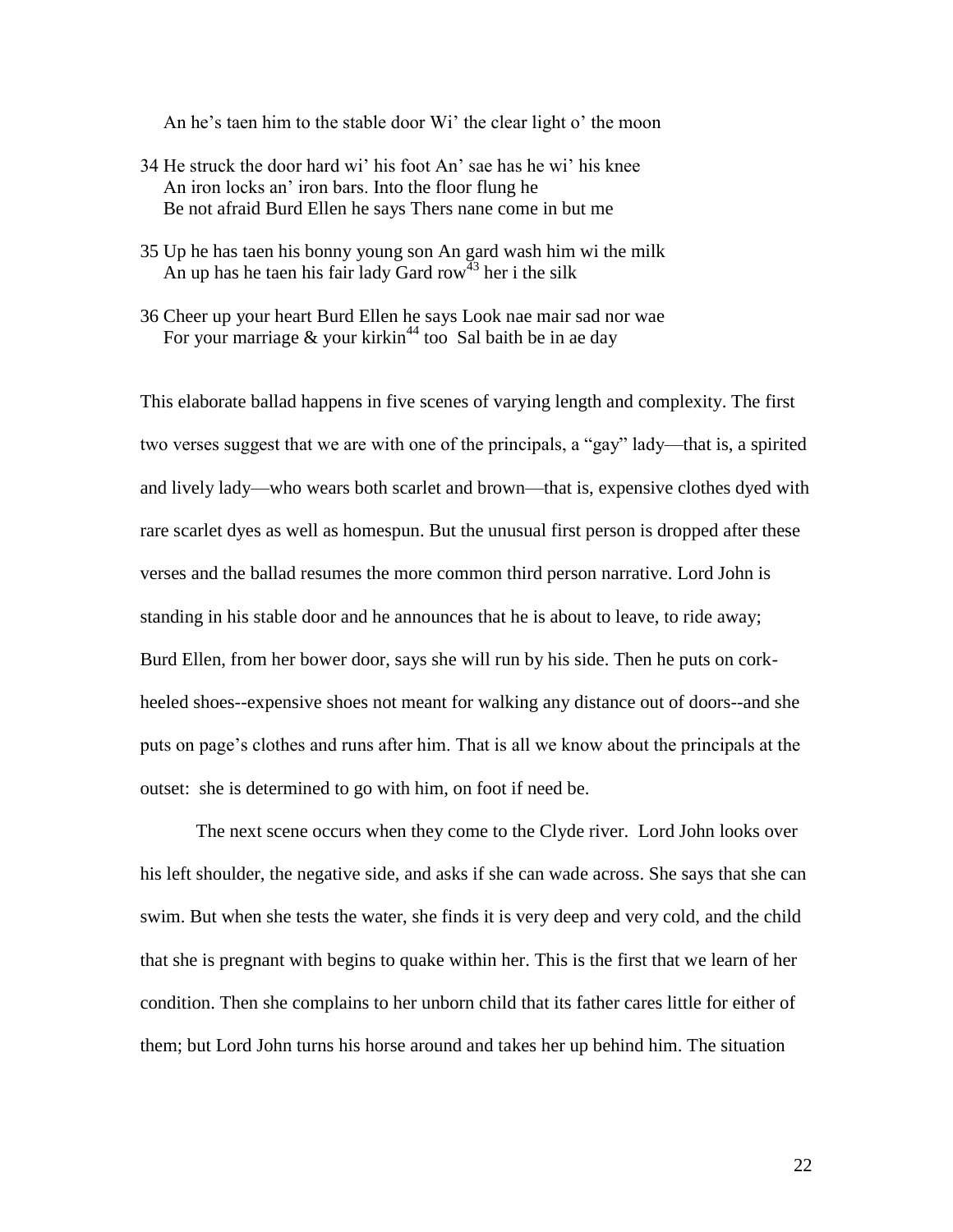has gotten denser: a determined pregnant woman of the lower orders is apparently chasing after her lover who is trying to desert her.

She then asks him where they are going and he points to a castle shining in the distance and tells her that there is a lady in that castle who will keep them asunder. One does not know if the dangerous and mysterious lady is a prior wife, a witch, or a relative. There follows a sequence of rapid exchanges between Lord John and burd Ellen that are like the stichomythia of archaic drama. Lord John threatens her that better food will be fed to his horses and dogs when they reach the castle—white bread—while she will only be fed bran. Her reply is feisty and combative: "O I sal eat the good white bread An your dogs sal eat the bran." Lord John repeats his threat of bad treatment: "O my horse shall eat the good white meal An ye shall eat the corn" and she makes another cocky comeback. Her replies establish her pluck and hopefulness.

The third and most elaborate sequence begins when they arrive at the castle. Four and twenty gay ladies welcome Lord John while Burd Ellen, although more beautiful than any of them, takes his horse to the stable in the guise of his page. After the bells are rung and the mass is sung—a refrain line common to ballads from this part of Scotland everyone goes in to eat and burd Ellen is seated with the footmen. There Lord John urges her to eat white bread and to drink beer or wine, in direct antithesis to his earlier threat of bad food, but she tells him her heart is too full of fear and pain to be able to eat anything. Lord John's wise mother speaks up and asks where he found his page, whose color keeps changing and who looks so sad; "he"s liker a woman big wi bairn," she says, than a young lord"s page boy. Lord John protests that he is the precious only son of a squire who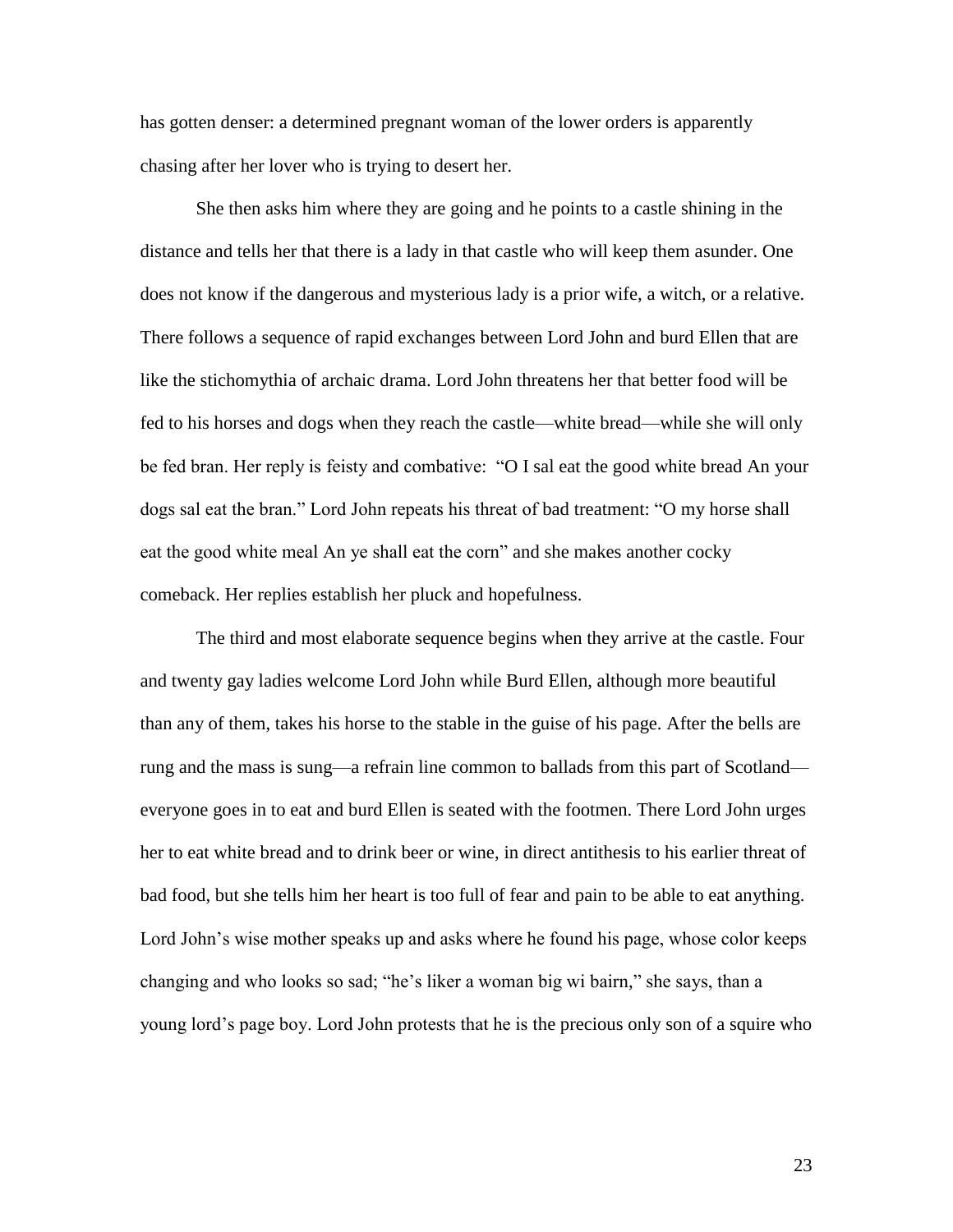follows him out of love. Then he commands burd Ellen to feed his horse, and she obeys him with alacrity.

The fourth scene is in the stable, where Ellen enjoins the horses to move over and make room for her against the wall, for she is in great pain. And there she delivers her child, among the great horses" feet, as the ballad describes it, leaving the listener with the image of a tender newborn baby lying dangerously close to the huge hooves of horses in a stall.

Lord John's mother hears Ellen's groans in childbirth and the baby's cry and sends her son to investigate what is happening in the stable. Her instruction to him implies her knowledge and approval of the situation, contradicting Lord John"s earlier warning that the lady of the castle would "sunder" them. He races down to the stable, without stopping to put on his shoes and socks, and kicks open the iron door, calling out to burd Ellen not to be afraid. Then he takes his son and washes him in milk and takes his fair lady and enfolds her in silk—formulaic phrases implying loving, lapping luxury and assures her that he will marry her on the next day that she goes into church, probably the same day that they christen the child.

Like many of Anna Brown"s ballads, this one ends triumphantly with a woman getting what she wants despite serious obstacles. A great deal is left to the imagination: how these two met and became lovers in the first place; what led to Lord John"s leaving her; why burd Ellen is so stubborn in sticking with him--whether the hope of a highborn marriage or because she loves him—none of that is spelled out. We have no idea what any of the principals feels until the final scene in which Lord John kicks open the stable door and takes up his newborn son to wash him in milk. Similarly, we do not know why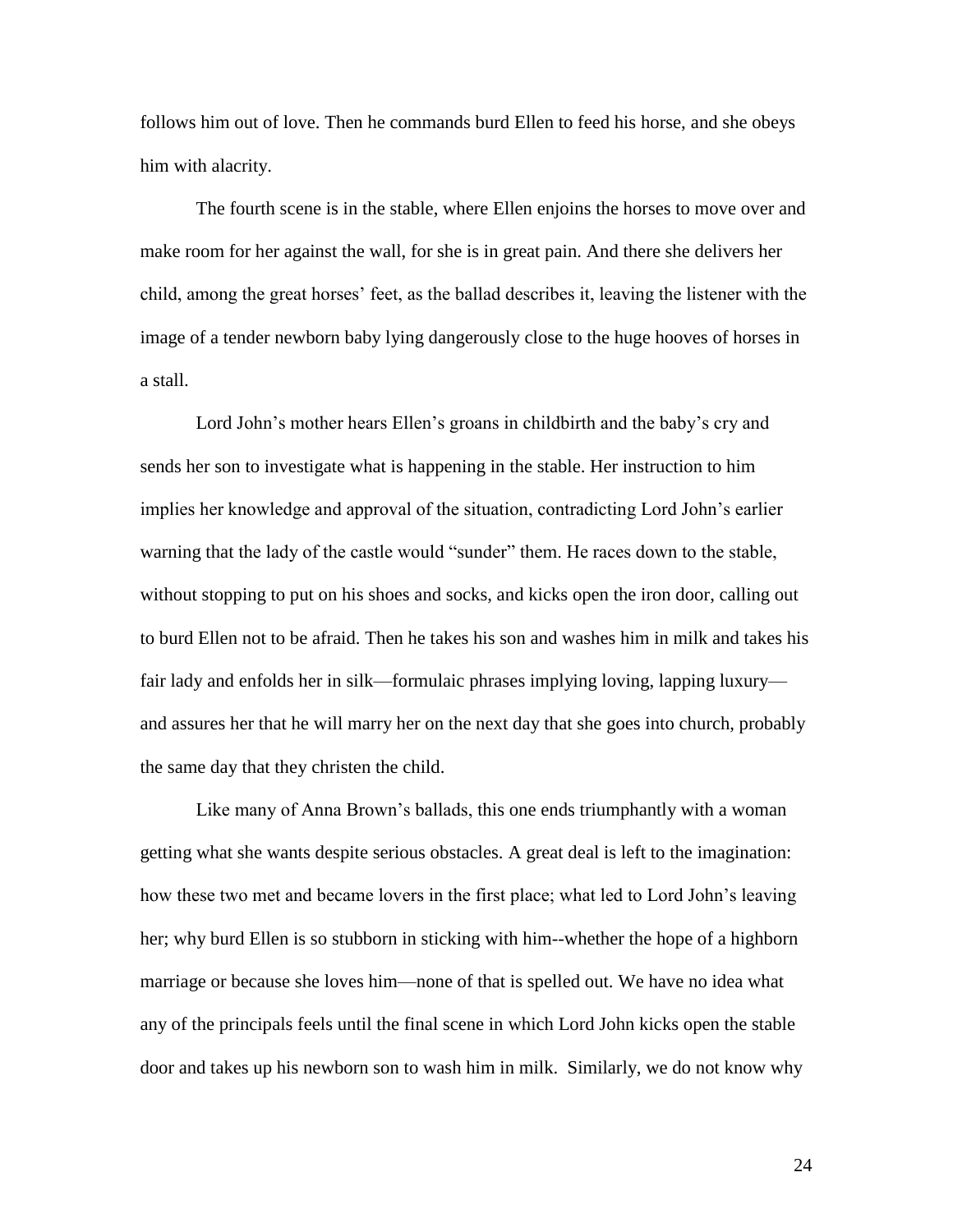he assumes that his mother will object to the match or why he threatens that burd Ellen will be mistreated in the castle. The listener can conjecture many different motivations, evolving from many different scenarios, but all of it is simply conjecture. We fill in these details as we hear the ballad, based on our own hopes and fears and expectations, and the blankness of the ballad can accommodate many different fantasies. This is one of the reasons these tale have lasted so long; their flexibility enables many differently satisfying projections. As discussion following ballads always demonstrate, people imagine the scenes differently, conjuring up images in different places in the song and making different assumptions about the histories of the characters and their reasons for behaving as they do. There is a great deal of room for varying interpretations.

In a different genre, in the novel for example, the thoughts and feelings of the three main characters would be spelled out, as well as the scenery and weather, in a fully contextualized realistic account. But the ballad form gives only the barest outline of a story of attempted betrayal and the triumph of fidelity. It might be constructed by the listener as the story of a brave woman who did not give up and who, in the end, got what she wanted. Some have heard this ballad as the story of a cruelly exploitative and cowardly man; still others are struck by the story of the wise old mother who wants her line perpetuated and who therefore accepts a daughter-in-law of lower degree once she has proven fertile. And these are only some of the possibilities. This open-endedness, this capacity of the ballad narratives to be adapted to many different storylines, has led to their not infrequent use over the centuries as plots for plays, prose fiction and, in our own day, graphic novels.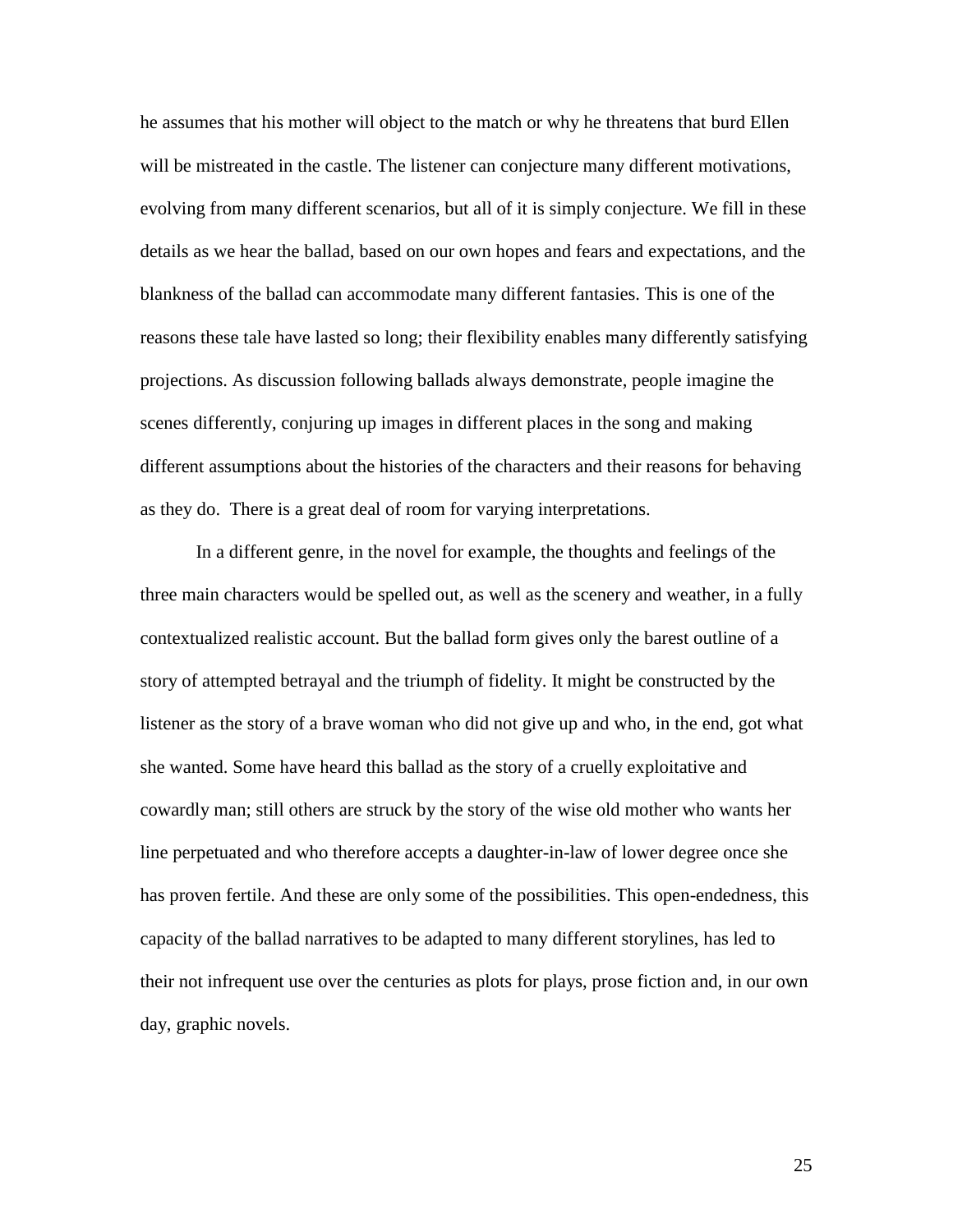Ballads, of course, were still being sung in the fields and on the streets of England and Scotland when the novel was in its infancy. They are one of the oldest literary forms, probably dating from the middle ages, a recent relative of the oral epic, and they provided stories for the imagination to dwell on long before more modern forms of literary fiction. The ballad has been defined as a folk tale set to music—and if a tale is a short story with the mental proportions of an epic, then ballads are tales.

Ballads are everywhere in the cultural landscape of eighteenth-century England once we start looking for them. One sees visual depictions of ballad singers and ballad sellers in the works of Hogarth and other print-makers. [2 IMAGES OF BALLAD SINGERS—ONE BEING "THE ENRAGED MUJSICAN"] Ballads are sung on the pages of fiction by Tobias Smollet, Oliver Goldsmith, Mrs. Griffith, Laurence Sterne, Jane Austen, Walter Scott, and Elizabeth Gaskell. They are the reading matter of Cathy and Hareton in Emily Bronte"s *Wuthering Heights*. Ballad singers appear in works by Eliza Haywood, Frances Burney and, of course, Thomas Hardy. They are referred to casually in the seventeenth-century letters of Dorothy Osborne and the eighteenth-century letters of Lady Mary Wortley Montagu, Mrs. Delany, Elizabeth Montagu, and Amelia Opie. The seeds of much of Walter Scott"s fiction and narrative verse can by found in the ballads that he collected for a delighted readership in 1802-03. Plays like Nicholas Rowe"s *Jane Shore* (1714) and John Home"s *Douglas* (1756) are based on ballads. Many eighteenth-century writers wrote ballads—among them, Swift, Prior, Smollett, Wordsworth, and Southey. Similarly, it was a form to which a number of aristocratic and middle-class Scotswomen turned their hands: Lady Grisell Baillie, Alison Rutherford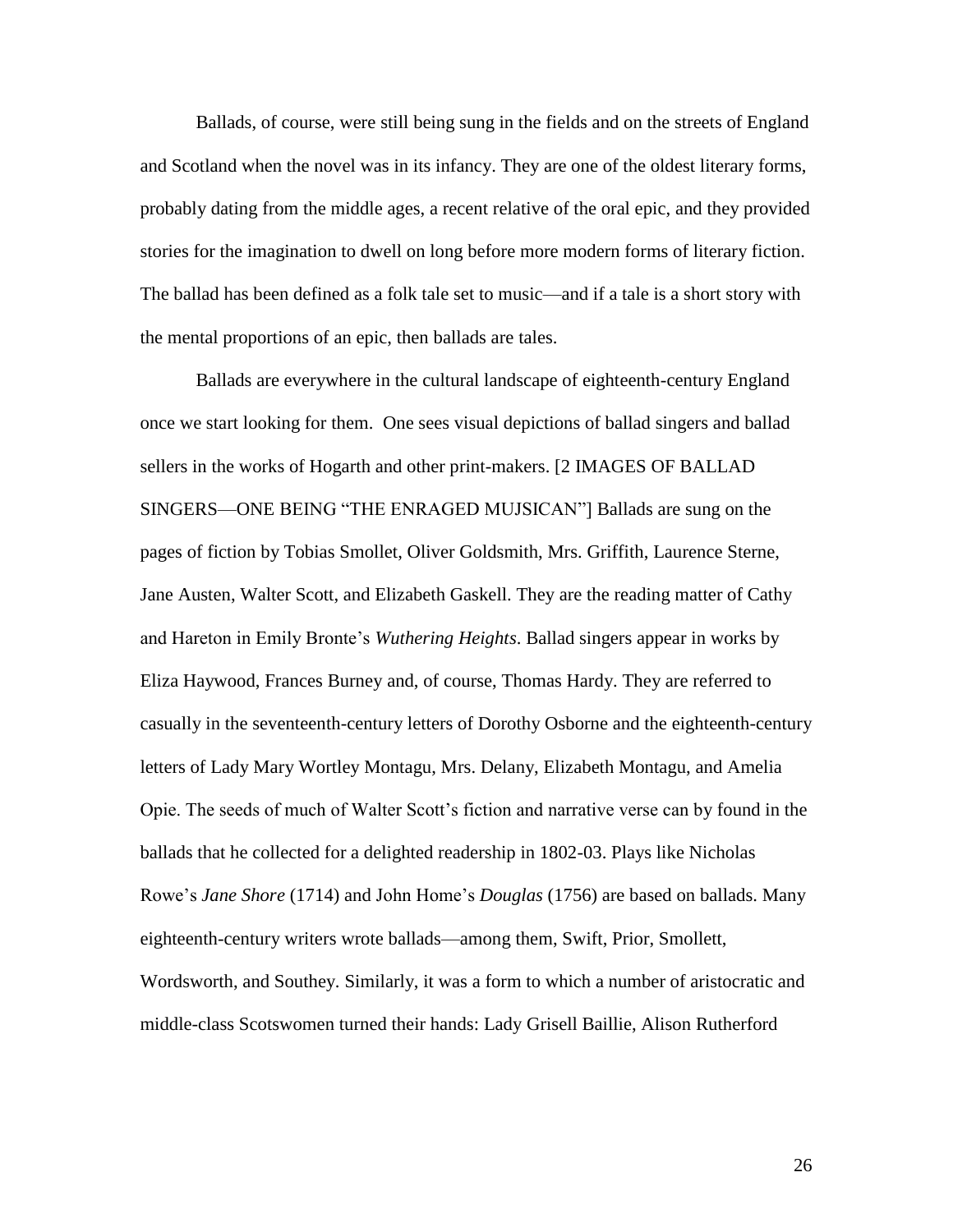Cockburn, Susanna Blamire, Lady Anne Barnard, and most famous of all, Caroline, Baroness Nairne.<sup>45</sup>

Elsewhere I have written about the gendering of songs and ballads in eighteenthcentury Scotland and how the association of women with the preservation and transmission of traditional ballads intensified the nationalistic meaning of this art form.<sup>46</sup> Anna Gordon, or Mrs. Brown of Falkland as she has been called after Child"s usage, is perhaps the most important exemplar of this association. Although our print-conscious age hardly regards the ballad with literary interest any longer, it was of intense interest in the eighteenth century as a record of the earliest known vernacular poetry. In Scotland in particular, for all the reasons of national specificity and cultural interest that I have indicated, ballads were of interest to scholars and antiquaries and ordinary people alike. That the ballad tradition was a women"s tradition—in the sense that it was carried in a female line, remembered by women and taught by women to other women and girls--has not been sufficiently emphasized. This ancient poetic form, at least as it was preserved in living tradition in Scotland until the eighteenth century, appears to have been maintained by the musical and poetic talents of women from all ranks of life.<sup>47</sup> Then as now, cultural historians told one another the story of Anna Gordon Brown, who became the conduit for our common literary and musical heritage—our "best" ballads in English—in the golden age of balladry.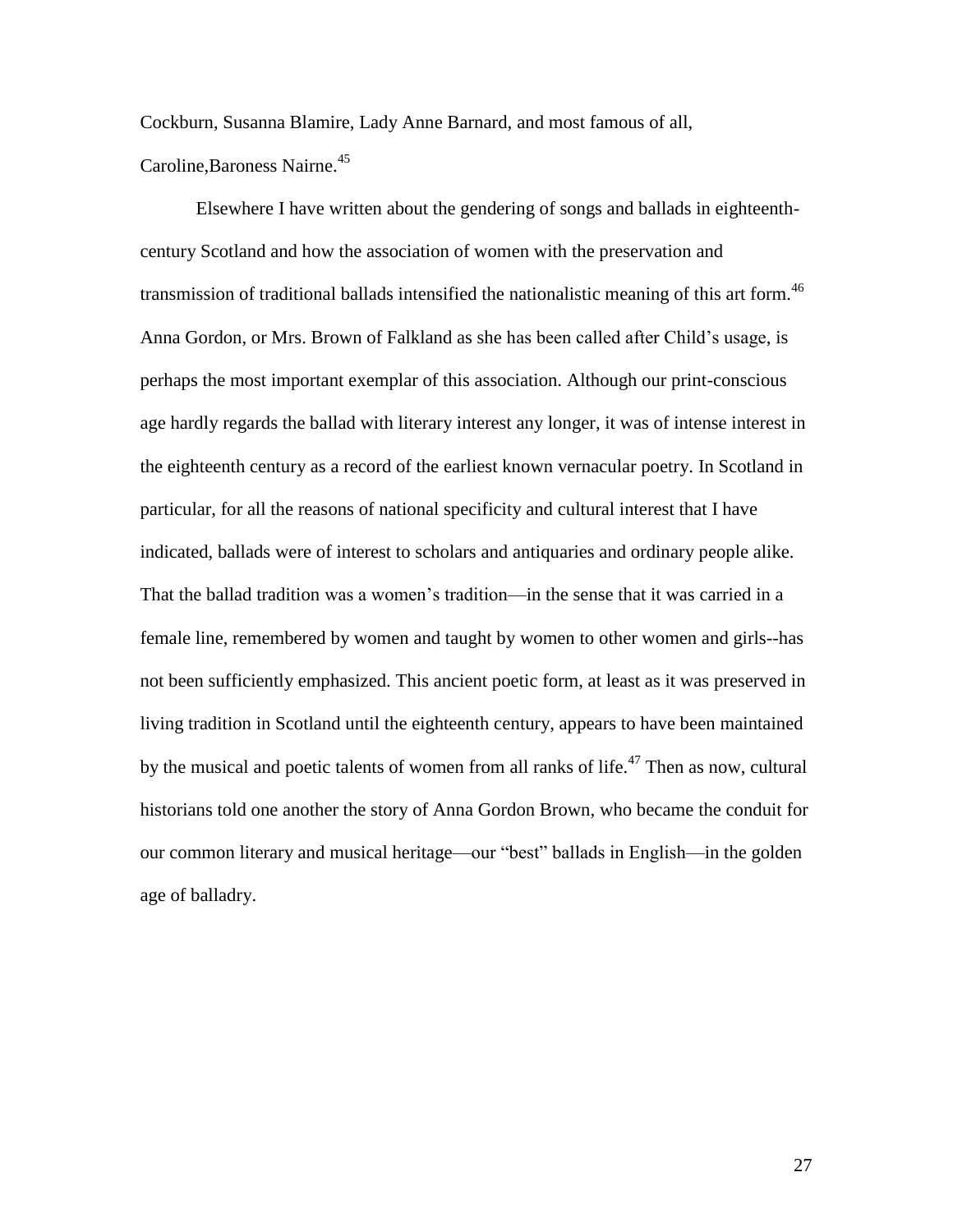$\overline{a}$ 

 $<sup>5</sup>$  As early as 1642, Catherine Forbes, Lady Rothiemay, who reports that she had been</sup> bred and educated in Aberdeen, left a bequest of £1000 Scots to support a schoolmistress to teach young women to "write and so and any other art or science whairof they can be capable." Quoted in Shona Vance, "Schooling the People," in *Aberdeen Before 1800 A New History* ed. Patricia Dennison, David Ditchburn and Michael Lynch (Tuckwell Press, East Lothian, 2002), pp. 309-26, at p. 319.

<sup>6</sup> For an account of highly educated Scotswomen of Anna Gordon's time or a little earlier, see Katharine Glover's account of Andrew Fletcher of Saltoun's sisters and daughters in "The Female Mind: Scottish Enlightenment Femininity and the World of Letters," *Journal of Scottish Historical Studies* 25 (1) (2005), pp. 1-20.

7 John Reid, "Late Eighteenth-Century Adult Education in the Sciences atAberdeen: the Natural Philosophy Classes of Professor Patrick Copland" in *Aberdeen and the Enlightenment*, eds. Jennifer J. Carter and Joan H. Pittock (Aberdeen University Press, 1987), pp. 168-79, esp. p. 170.

<sup>8</sup> Thomas Gordon advertised for lodgers in 1740.

<sup>9</sup> Thomas Percy's *Reliques of Ancient English Poetry* was published in 1765 and David Herd"s *Ancient and Modern Scottish Songs* was first published in 1769. Anna Gordon Brown claims to have learned her ballads a good decade earlier than these.

<sup>1</sup> See David Johnson, *Music and Society in Lowland Scotland in the Eighteenth Century* (London: Oxford University Press, 1972).

<sup>2</sup> William Dauney, *Ancient Scotish (sic) Melodies from a Manuscript of the Reign of King James VI, with An Introductory Enquiry Illustrative of the History of the Music of Scotland* (The Bannatyne Club: Edinburgh,1838), pp. 2-3.

<sup>3</sup> Dauney, *Melodies*, pp. 20-27.

<sup>&</sup>lt;sup>4</sup> The most famous of these, Charles Leslie, aka "Mussel-Mou'd Charlie," has been written about by Mary Ellen Brown, "The Street Laureate of Aberdeen: Charles Leslie, alias Musle Mou"d Charlie, 1677-1782," in *Narrative Folksong: New Directions,*eds. Carol Edwards and Kathleen Manley (Boulder, Colorado: Westview Press, 1985), pp. 362-378; Ian A. Olson and John Morris, "Mussel-Mou"d Charlie"s (Charles Leslie) 1745 Song: "McLeod"s Defeat at Inverury,"" *Aberdeen University Review* 58 (204) (2000), pp. 317-331.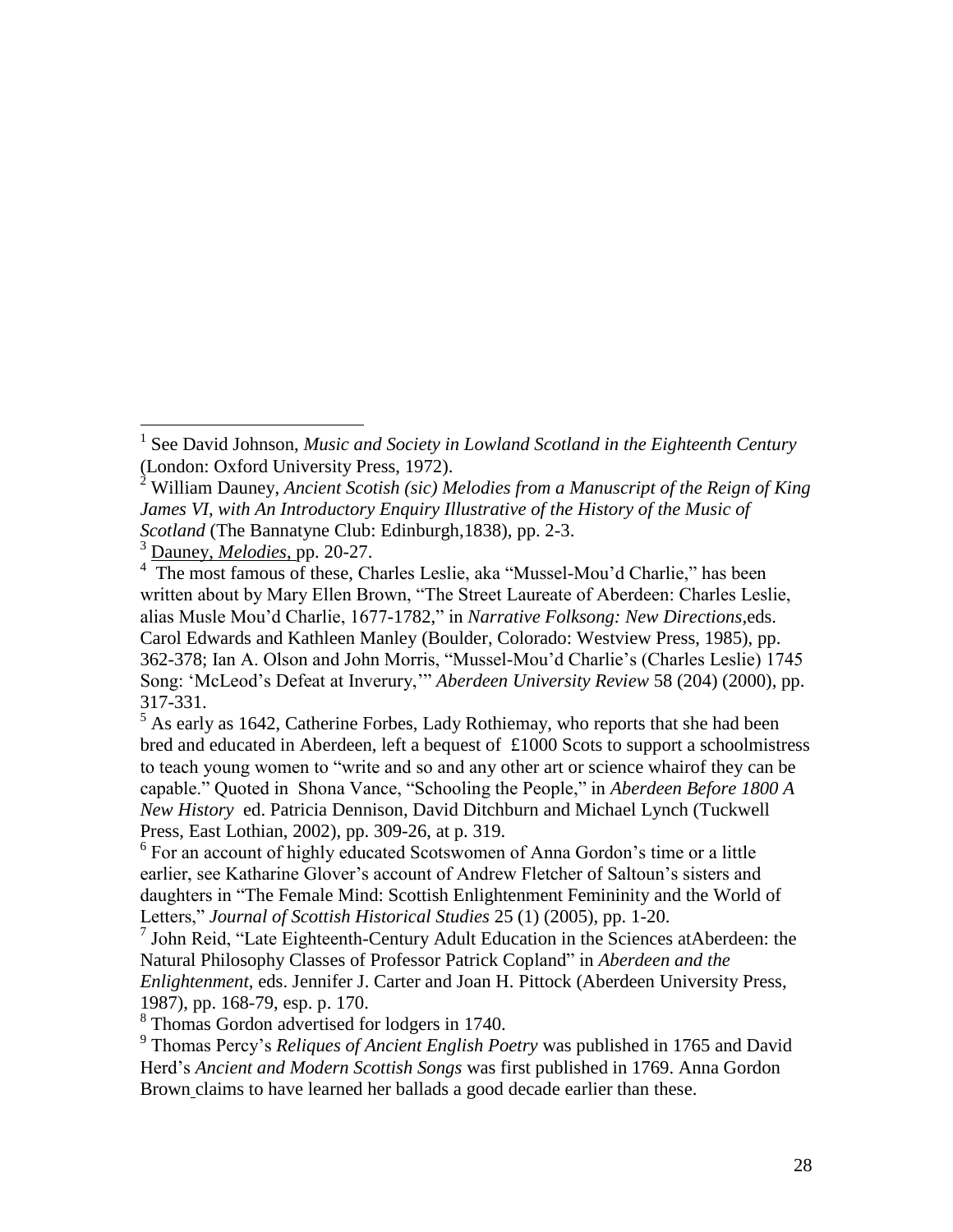<sup>10</sup> "Advertisement to Part I" of Francis James Child, *The English and Scottish Popular Ballads* (New York: Cooper Square Publishers, 1962). (Originally published in 1883.)

<sup>11</sup> Robert Jamieson, *Popular Ballads and Songs from Tradition, Manuscripts, and Scarce Editions*, 2 vols. (Edinburgh: Archibald Constable, 1806).

<sup>12</sup> Both Robert Jamieson and Sir Walter Scott were at this time collecting ballads for literary anthologies.

<sup>13</sup> *The Correspondence of Thomas Percy & Robert Anderson*, ed. W. E. K. Anderson (New Haven and London: Yale University Press, 1988), at pp. 42-43.

<sup>14</sup> Scott obtained some of Anna Gordon Brown's ballads from Alexander Fraser Tytler and some from Robert Jamieson. He shared them with Matthew Lewis, who re-wrote several, including "Clark Colven" (Child 42 p. 371), "King Henry" (Child 32 p. 297) retitled "Courteous King James," and "Willie"s Lady" (Child 6 p. 81). Francis James Child notes in the headnotes to each ballad which of Anna Gordon"s ballads appear in Lewis' 1801 *Tales of Wonder* or Scott's 1802-3 Minstrelsy.

<sup>15</sup> For another instance of Scottish intellectuals' interest in old ballads, see Neil R. Grobman, "David Hume and the Earliest Scientific Methodology for Collecting Balladry," *Western Folklore* 34 (1) (1975), pp. 16-31; Leith Davis, "At "sang about": Scottish song and the challenge to British culture," in *Scotland and the Borders of Romanticism*, eds. Leith Davis, Ian Duncan, and Janet Sorensen (Cambridge: Cambridge University Press, 2004), pp. 188-203.

<sup>16</sup> Alexander Fraser Tytler from his estate of Woodhouselee, April 28, 1800; NLS Acc 3639 ff.244-45.

<sup>17</sup> Maureen McLane, *Balladeering, Minstrelsy, and the Making of British Romantic Poetry* (Cambridge: Cambridge University Press, 2008), at pp. 212-213.

<sup>18</sup> Robert Scott, *The Glenbuchat Ballads*, eds. David Buchan and James Moreira (University Press of Mississippi in association with the Elphinstone Institute, University of Aberdeen, 2007), pp. xxii-xxiii.

<sup>19</sup> *The Greig-Duncan Folk Song Collection*, eds. Patrick Shuldham-Shaw and Emily B. Lyle, vols. 1-8 (Aberdeen and Edinburgh: Aberdeen University Press and Mercat Press, 1981-2002).

 $^{20}$  NLS, Acc. 3640. Letter dated 19 January, 1793.

 $\overline{a}$ 

<sup>21</sup> Bertrand Bronson, "Mrs. Brown and the Ballad," in *The Ballad As Song (Berkeley and Los Angele:University of California Press, 1969), pp. 64-78;* David Buchan, *The Ballad and the Folk* (East Lothian: Tuckwell Press, 1997), pp. 51-73; Albert Lord, The *Singer of Tales* (Cambridge, Mass.: Harvard University Press, 1960).

<sup>22</sup> The clearest exposition of this position is probably still Cecil Sharp, *English folk-song, some conclusions* (London: Simpkin, 1907).

<sup>23</sup> See *Memoirs of Mary Saxby, a Female Vagrant*, Chelsea: n.d. for the story of an eighteenth-century woman, the daughter of a silk weaver, who was a ballad-singer in many parts of England.

<sup>24</sup> *Corinne, ou L'Italie* was published in 1807 and translated into English in 1808—during Anna Brown"s lifetime. For literary treatments of this phenomenon, see Erik Simpson, *Literary Minstrelsy, 1770-1830: minstrels and improvisers in British, Irish, and American literature* (Basingstoke, England; New York: Palgrave Macmillan, 2008).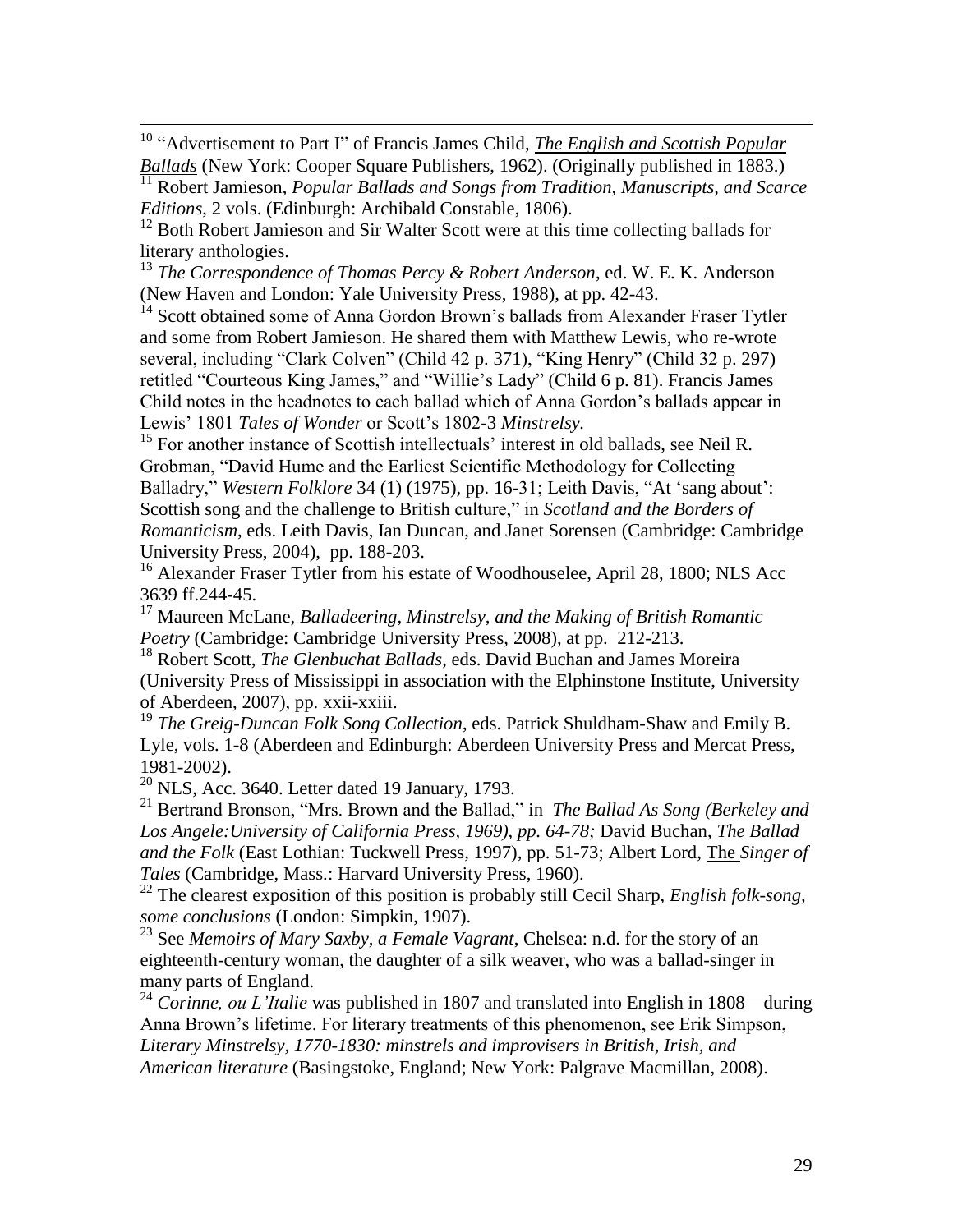$^{25}$  Alexander Fraser Tytler from his estate of Woodhouselee, April 28, 1800; NLS Acc 3639 ff. 244-45.

<sup>26</sup> *Letters of John Ramsay of Ochtertyre, 1799-1812*, ed. Barbara L. H. Horn (Edinburgh: T. and A. Constable Ltd., 1966), at p. 204.

<sup>27</sup> *Letters of Ramsay*, at p. 204.. "Lugs" means "ears" in Scots. Madame Catalini is Angelica Catalini, 1780-1849.

<sup>28</sup> Henry George Farmer, *Music Making in the Olden Days: The Story of the Aberdeen Concerts 1748-1801* (Leipzig, London, and New York: Peters Hinrichsen Ltd., 1950), p. 91. The initial rules required members to pay a crown per annum to defray the expenses of coal and candles and other necessaries.

<sup>29</sup> Farmer, *Music Making*, *passim* and especially Appendix II, musical inventories. For further information about the musical interests of Aberdeen in the eighteenth century, see the catalogue of the *Aberdeen Musical Circulating Library An Extensive Collection of Vocal and Instrumental Music*, "lent out by the year, half-year, or quarter," and published by A. Brown at Homer"s-Head, Aberdeen, 1798.

 $30^{\circ}$  Thomas Pettitt, "Mrs. Brown's 'Lass of Roch Royal' and the Golden Age of Balladry," in *Jahrbuch für Volksleidforschung*, 29. Jahrg. (1984), pp. 13-31,at p. 13. Pettitt comments on the homogeneity and essential Scottishness of Mrs. Brown repertoire and suggests the influence of her concept of "the ballad" on subsequent collectors (pp. 17- 18).

<sup>31</sup> Gordon Hall Gerould, *The Ballad of Tradition* (New York: Oxford University Press, 1957); David Buchan, *The Ballad and the Folk* (London and Boston: Routledge and K. Paul, 1972).

 $32$  This is an exact transcription of Ms Laing III 473 in the Edinburgh University Library.

<sup>33</sup> John Jamieson, *The Etymological Dictionary of the Scottish Language*, 2 vols. 1808.

 $34$  This first person narrative stance is very unusual in a ballad.

 $35$  Cork-heeled shoes are made for show and not for wear. They are a symbolic sign of wealth.

 $36$  dark

 $\overline{a}$ 

<sup>37</sup> wade

<sup>38</sup> breast

 $39$  cold

<sup>40</sup> stone stuck in the mud

<sup>41</sup> Alane is literary Scots in this context, according to Dr. William Donaldson (in conversation). The implication is that Robert Eden Scott—or Anna Gordon—had familiarity with the conventions of written Scots because this is a Southern form and does not fit the rhyme scheme nor would have been conversationally used in the northeast where "aleen" would have been the expected form.

 $42$  To move aside in order to make room/ make a space around me near the wall

<sup>43</sup> enfold tenderly, wrap around

<sup>44</sup> Churching, i.e. when a woman is formally re-admitted to the church community after the symbolic defilement of childbirth.

<sup>45</sup> Sarah Tytler and J. L. Watson, *The Songstresses of Scotland* (London: Strahan & Co., 1871).